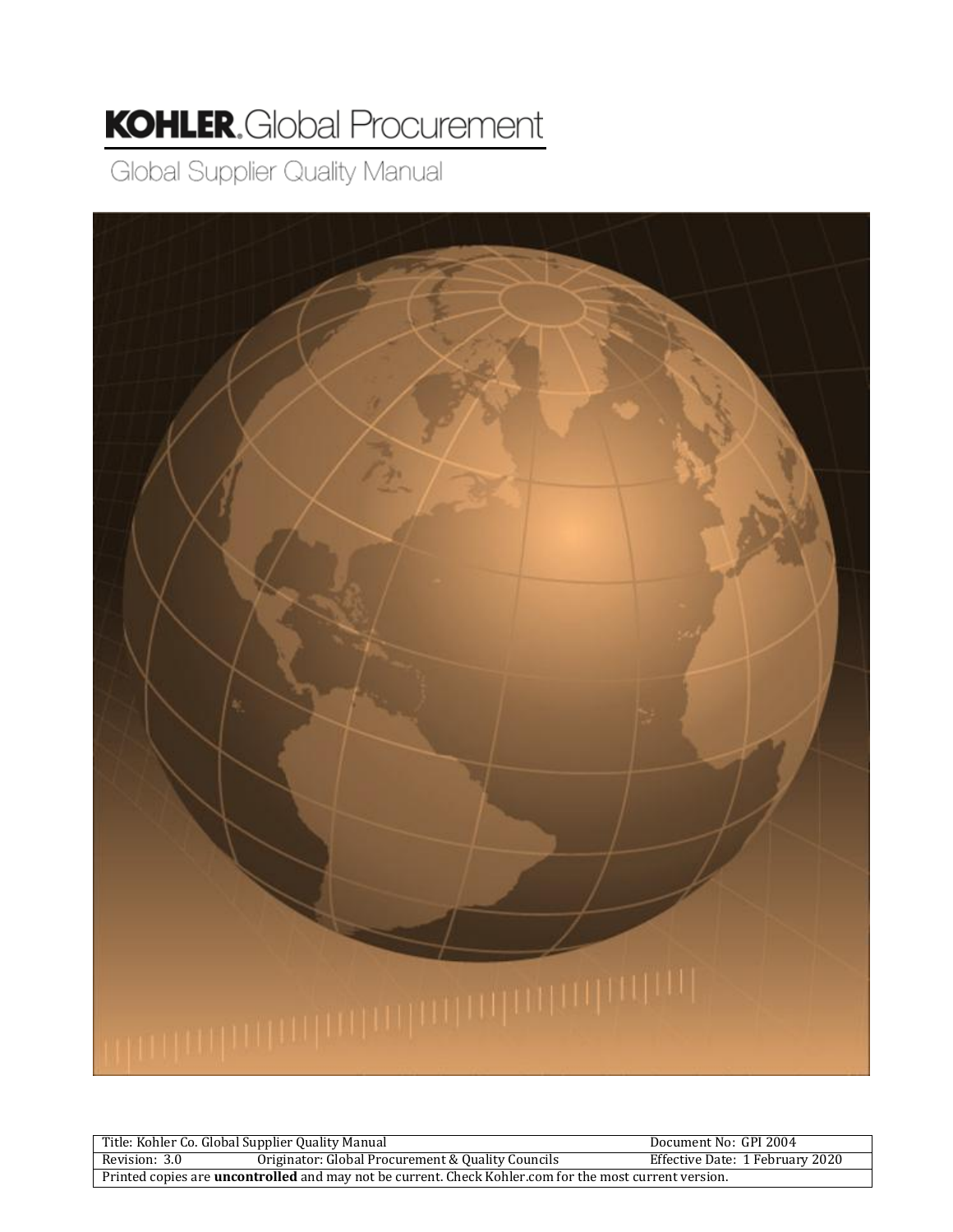Blank Page

Pagine Blanco

Page Vide

空白

| Title: Kohler Co. Global Supplier Quality Manual                                                              |                                                   | Document No: GPI 2004           |
|---------------------------------------------------------------------------------------------------------------|---------------------------------------------------|---------------------------------|
| Revision: 3.0                                                                                                 | Originator: Global Procurement & Quality Councils | Effective Date: 1 February 2020 |
| Printed copies are <b>uncontrolled</b> and may not be current. Check Kohler.com for the most current version. |                                                   |                                 |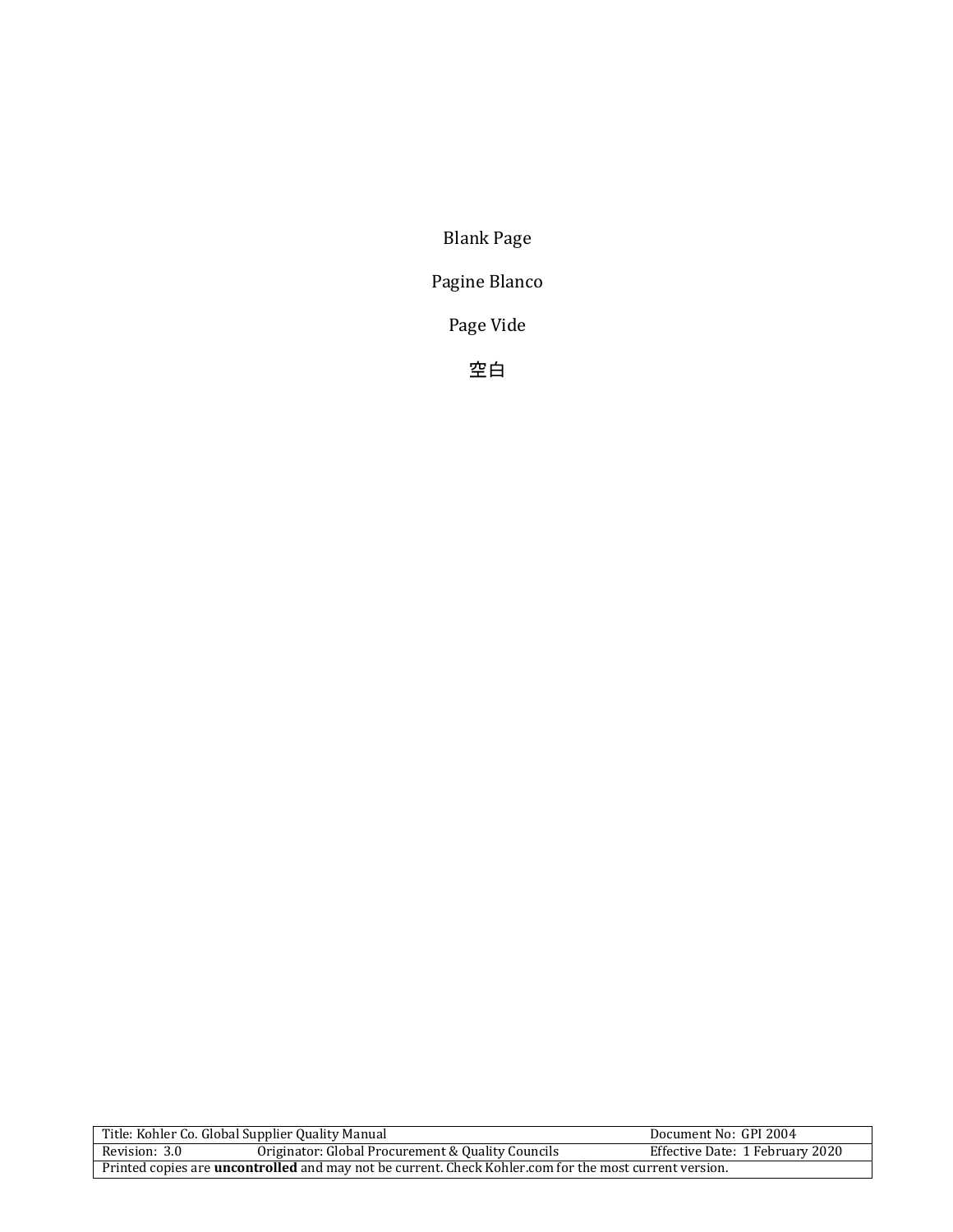# **Introduction**

Starting in 1873 as an iron and steel foundry, Kohler has evolved through unparalleled product design and innovation to offer a diverse portfolio of respected brand names with operations on six continents. Today, the Kohler family of businesses creates products that set the standard in kitchen and bath, engines and generators, furniture and accessories, cabinetry and tile, as well as resort, recreation and real estate.

#### **Kohler Mission Statement**

The corporation and each associate have the mission of contributing to a higher level of gracious living for those who are touched by our products and services. Gracious living is marked by qualities of charm, good taste and generosity of spirit. It is further characterized by self-fulfillment and the enhancement of nature. We reflect this mission in our work, in our team approach to meeting objectives and in each of the products and services we provide our customers.

Suppliers are considered as an integral part of the business. The capabilities of our suppliers support the fulfillment of the Kohler mission and the achievement of company objectives. Relationships with our suppliers are built on total quality principles and practices to achieve the best performance, delivery, service and total cost.

As such, all suppliers must abide by the policies set forth in the Global Supplier Quality Manual (SQM). Kohler recognizes that our businesses are different and, in many cases, have unique supplier quality requirements which are market specific. Kohler Business Units and local organizations at their discretion may be more restrictive in implementation of the supplier policies and supporting procedures but in no case less restrictive.

| Title: Kohler Co. Global Supplier Quality Manual                                                              |                                                   | Document No: GPI 2004           |
|---------------------------------------------------------------------------------------------------------------|---------------------------------------------------|---------------------------------|
| Revision: 3.0                                                                                                 | Originator: Global Procurement & Quality Councils | Effective Date: 1 February 2020 |
| Printed copies are <b>uncontrolled</b> and may not be current. Check Kohler.com for the most current version. |                                                   |                                 |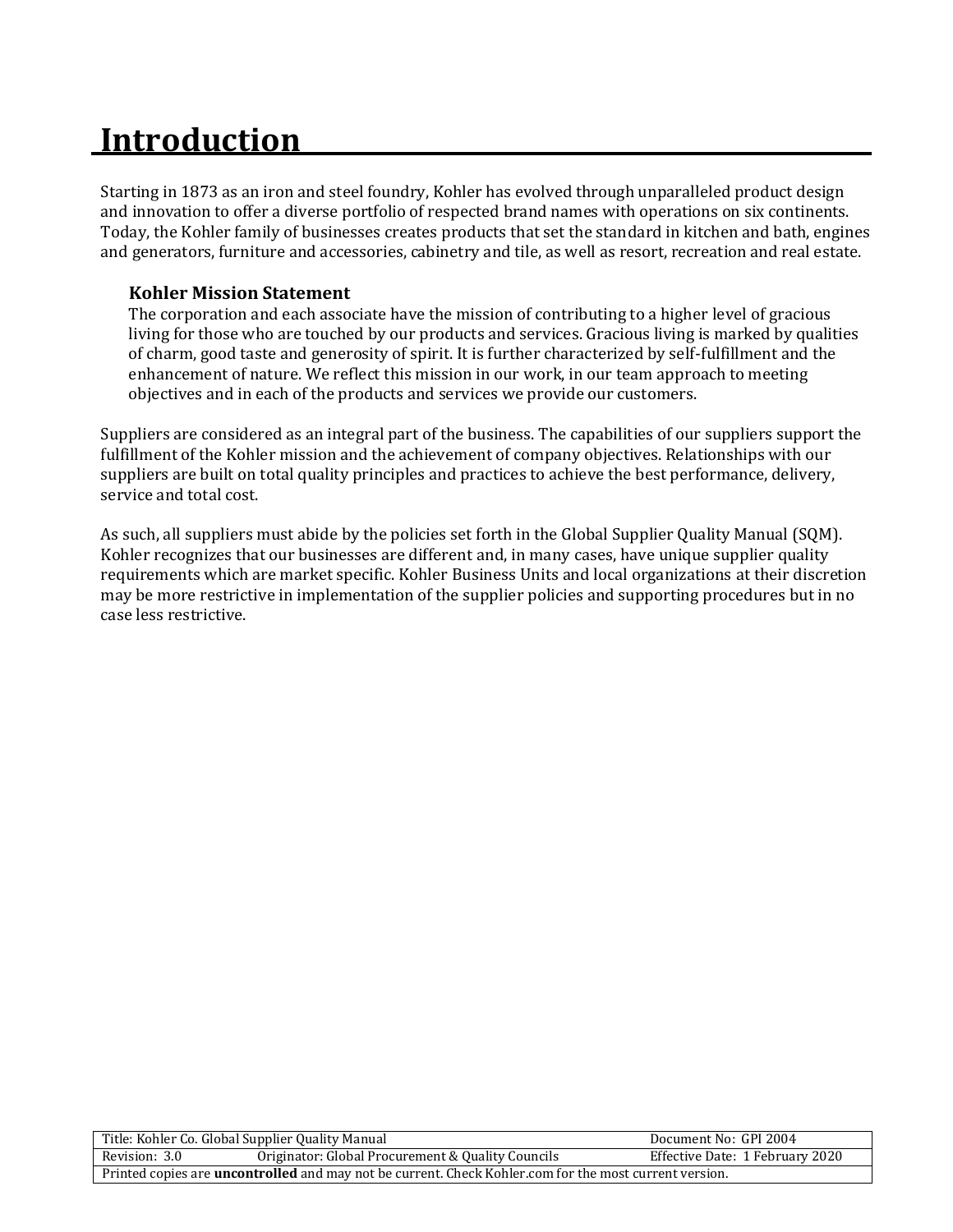## **TABLE OF CONTENTS**

### **1.0 - Introduction**

**1.01** Kohler Quality Policy **1.02** Purpose **1.03** Scope **1.04** Responsibilities **1.05** Expectations **1.06** Supplier Receipt and Acceptance

## **2.0 - Key Quality Requirements**

**2.01** Quality System Requirements **2.02** Record Retention Requirements **2.03** Warranty

## **3.0 - Supplier Approval/Qualification**

**3.01** Supplier Evaluation **3.02** Supplier Site Appraisal

### **4.0 - Part Approval**

**4.01** First Article Inspection/Layout Review **4.02** Production Part Approval Process (PPAP)

### **5.0 - Corrective Action**

**5.01** Non-Conformance **5.02** Supplier Response **5.03** Product Disposition **5.04** Supplier Containment **5.05** Cost Recovery

## **6.0 - Supplier Deviation Request and Supplier Change Request**

**6.01** Issues Requiring a Supplier Deviation Request (SDR) **6.02** Supplier-Initiated Change Requests (SCR) **6.03** Submitting the SRD or SCR **6.04** Kohler-Initiated Changes

## **7.0 – Supplier Scorecards**

| Title: Kohler Co. Global Supplier Quality Manual                                                              |                                                   | Document No: GPI 2004           |
|---------------------------------------------------------------------------------------------------------------|---------------------------------------------------|---------------------------------|
| Revision: 3.0                                                                                                 | Originator: Global Procurement & Quality Councils | Effective Date: 1 February 2020 |
| Printed copies are <b>uncontrolled</b> and may not be current. Check Kohler.com for the most current version. |                                                   |                                 |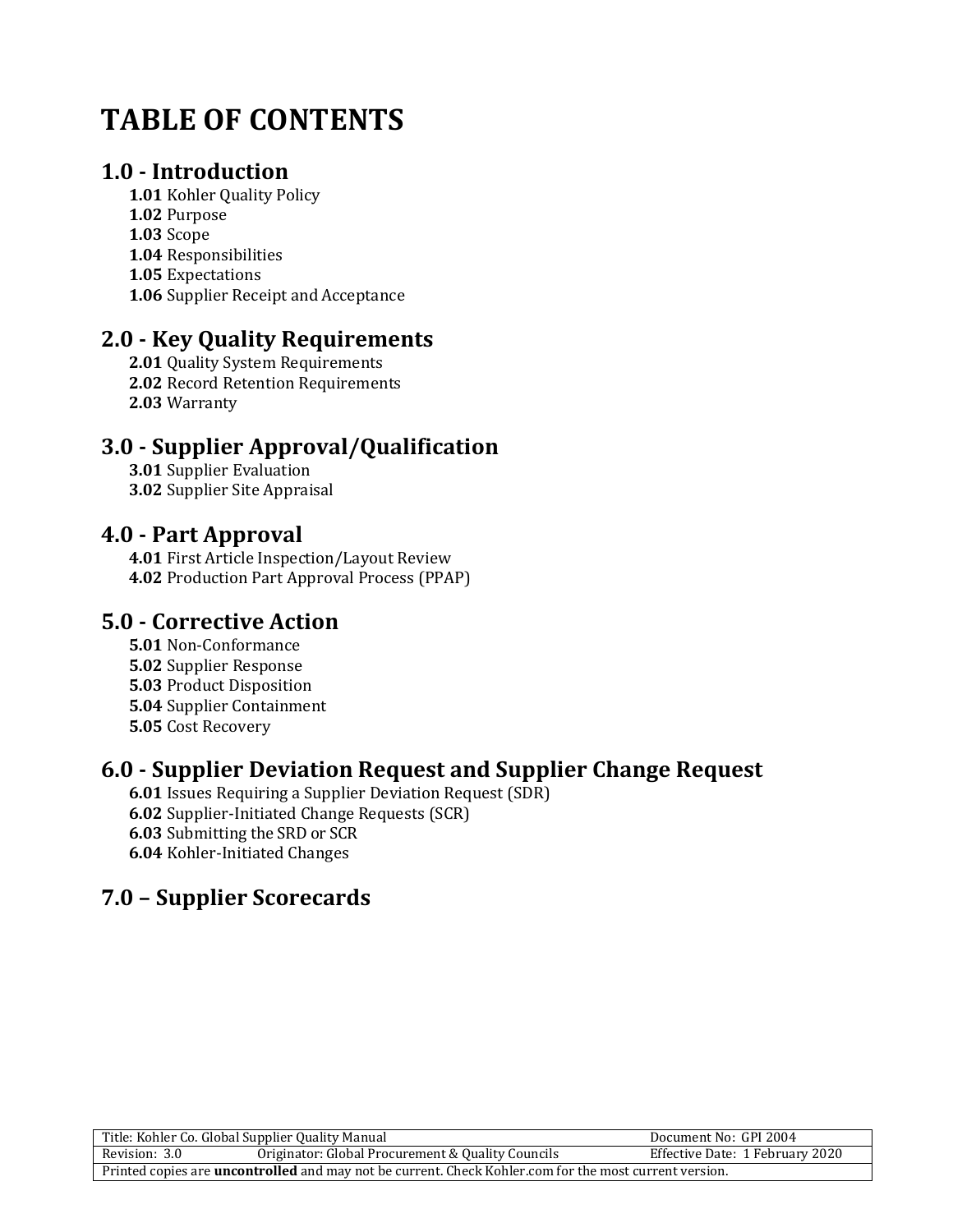## **TABLE OF CONTENTS (cont.)**

### **8.0 - Management of Kohler Supplied Product/Tooling/Gauges**

**8.01** General Requirements **8.02** Tracking **8.03** Tooling and Gauging Requirements

## **9.0 - Packaging, Labeling, & Handling**

## **10.0 - Product Characteristics**

## **11.0 - Government, Safety, Compliance and Environmental Regulations**

### **12.0 – Sub-Tier Supplier Management**

### **13.0 - Glossary/Appendix**

**13.01** Terms **13.02** Quality Records

| Title: Kohler Co. Global Supplier Quality Manual                                                              |                                                   | Document No: GPI 2004           |
|---------------------------------------------------------------------------------------------------------------|---------------------------------------------------|---------------------------------|
| Revision: 3.0                                                                                                 | Originator: Global Procurement & Quality Councils | Effective Date: 1 February 2020 |
| Printed copies are <b>uncontrolled</b> and may not be current. Check Kohler.com for the most current version. |                                                   |                                 |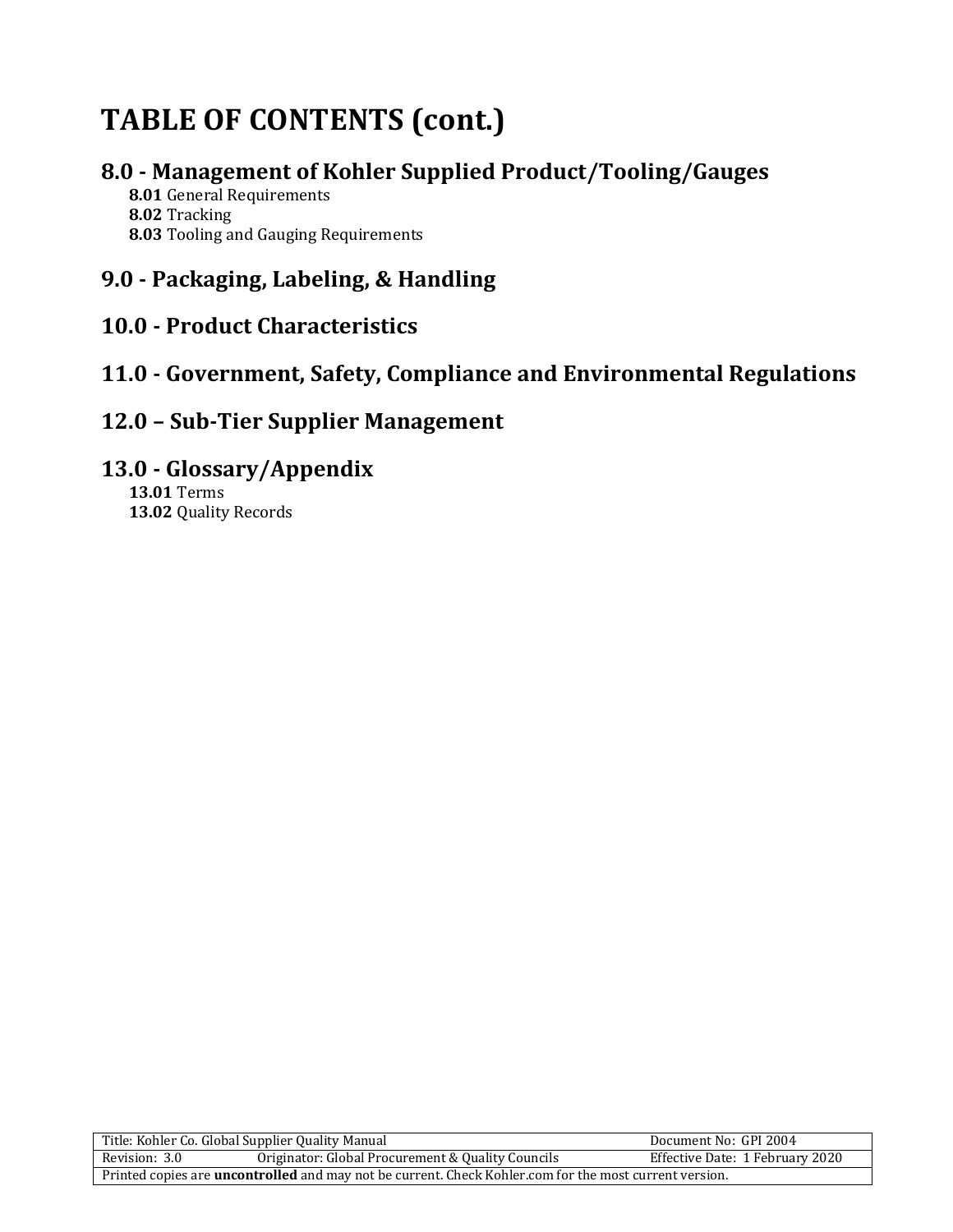## **1.0 - Introduction**

## **1.01 Kohler Quality Policy**

Our policy is to design, produce, deliver and improve products of extraordinary quality, and to ensure that every aspect of the experience contributes to a higher level of gracious living for all who are touched by our products and services.

### **1.02 Purpose**

This Global Supplier Quality Manual [SQM] establishes minimum quality requirements for all suppliers of production materials, products and services to the family of businesses owned directly or indirectly by Kohler Co. – hereafter referred to as Kohler.

The requirements within this manual are provided as a supplement to, and do not replace or alter the terms or conditions within Kohler supply and purchase documentation, engineering drawings and/or specifications. Business Units at their discretion may be more restrictive in implementation of the supplier policies and supporting procedures but in no case less restrictive.

The manual establishes general policy; however, when needed, suppliers may obtain additional information from the Global Procurement or Quality contact(s).

If conflicting interpretations arise, this order of precedence applies:

- Supply and Purchase Agreement and/or Purchase Order
- Specification or Drawing
- Kohler Business Unit Supplier Quality Requirements
- Global Supplier Quality Manual

## **1.03 Scope**

Applies to all suppliers of materials, products or services to Kohler; Suppliers must ensure that their suppliers also support compliance throughout the supply chain.

## **1.04 Responsibilities**

The global, regional and local Procurement and Quality departments are responsible for SQM implementation and have authority to ensure all suppliers meet and fulfill requirements.

Suppliers are responsible for ensuring that products and/or services provided meet established requirements and assume full responsibility for the quality thereof. Approval and verification by Kohler of supplier's facilities, systems, records and product does not absolve the supplier of the responsibility to provide conforming product, nor shall it preclude subsequent rejection by the customer.

## **1.05 Expectations**

Kohler has the following expectations of all global suppliers. The supplier shall:

**.01** Provide 100% conforming parts/services with 100% on-time delivery;

| Title: Kohler Co. Global Supplier Quality Manual                                                              |                                                   | Document No: GPI 2004           |
|---------------------------------------------------------------------------------------------------------------|---------------------------------------------------|---------------------------------|
| Revision: 3.0                                                                                                 | Originator: Global Procurement & Quality Councils | Effective Date: 1 February 2020 |
| Printed copies are <b>uncontrolled</b> and may not be current. Check Kohler.com for the most current version. |                                                   |                                 |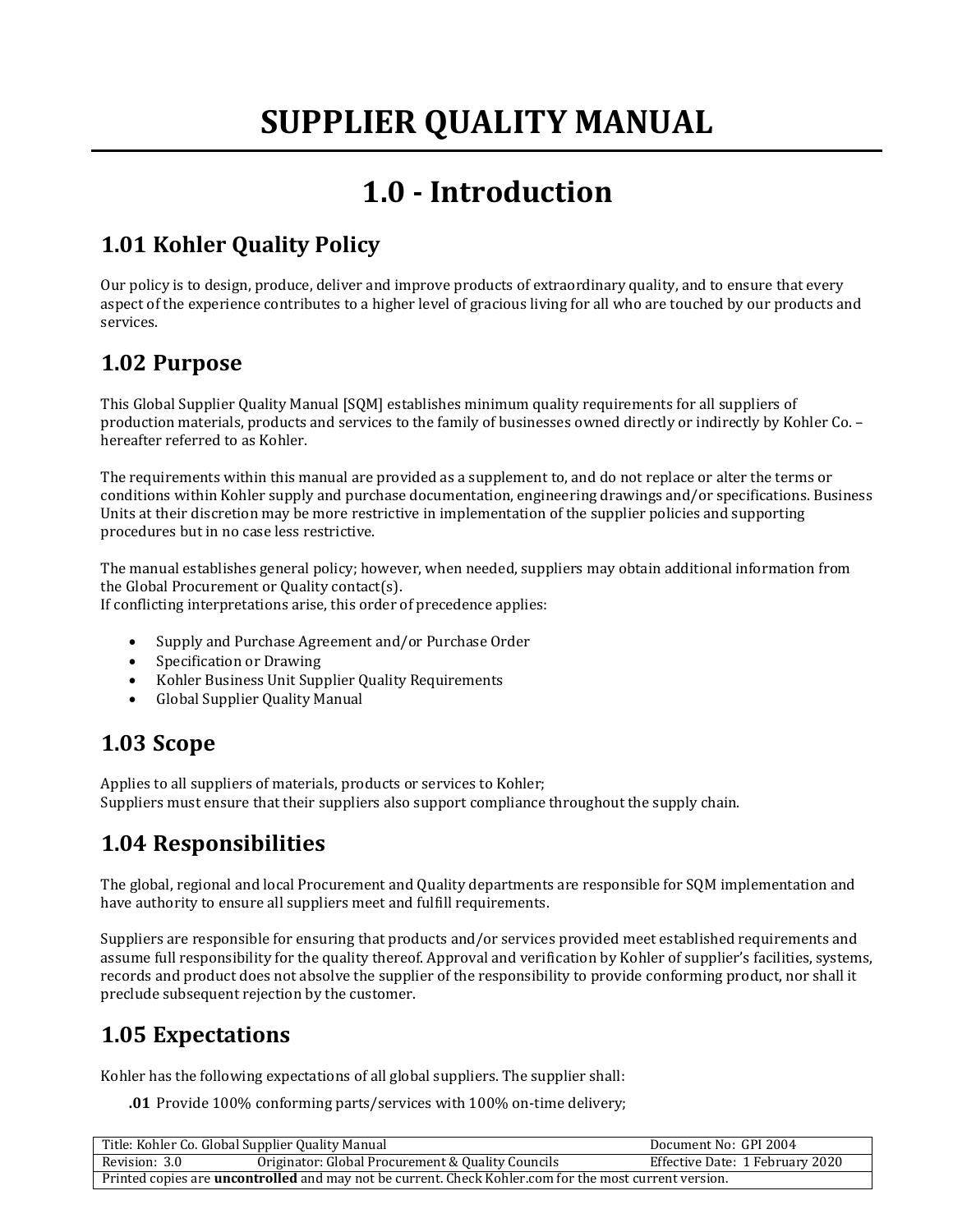- **.02** Strive to continuously improve product quality and manufacturing productivity to meet increasing competitive pressure in our global economies;
- **.03** (*If involved in importing goods to the United States of America)*, follow U.S. Customs security guidelines for C-TPAT. Kohler is a participant in the joint initiative between U.S. Customs and businesses to enhance homeland security via tighter controls on entering cargo.
- **.04** Follow the laws and security guidelines of other countries as applicable
- **.05** Be responsible to assure that material is radiation free when required. Suppliers will not shipany radioactive materials unless specifically pre-approved.
- **.06** Conform with the California Airborne Toxic Control Measure (ATCM) (CARB Rule) regarding composite wood products when applicable.
- **.07** Conform with RoHS (Restriction of Hazardous Substances Directive) and REACH (Registration, Evaluation, Authorization & Restriction of Chemicals) when applicable.
- **.08** Conform with the ISPM15 wood packaging regulations when applicable
- **.09** Review, sign, return and abide by the Supplier Code of Conduct; submit to third party Social Responsibility audits as deemed necessary by Kohler Co.
- *.10* Provide all documentation and information **in the language(s) directed by Kohler** to ensure documents are transferable and understood within all Kohler facilities. This requirement is for all requests for records and documentation submitted to Kohler as specified in this manual. *This requirement can only be waived by the Business Unit and/or Location receiving the documentation.*
- **.11** Support Kohler in addressing internal and external failures related to the supplier's product/service to include financial reimbursement and assisting customers;
- **.12** Embrace electronic communication with Kohler as an intended benefit to both parties. Kohler supports two electronic methods of sending data: via Electronic Data Interchange (EDI) and via the Internet. Using one of these two methods enables exchanging Planning Schedules, Inventory Position, Purchase Orders, Purchase Order Changes and Invoices, for example. Kohler has adopted the Jaggaer procurement management system software, which includes a supplier quality module;
- **.13** Demonstrate quality planning to foster continuous improvement, defect prevention and process optimization. Quality Planning methods for direct materials are detailed by the Kohler Business Units (BUs).
- **.14** provide a key contact list. Supplier shall promptly notify Kohler Purchasing and Quality of any changes to the key contact list.
- **.15** document the processes used for equipment maintenance, including preventive maintenance records, scheduling, identification, and storage, and shall perform maintenance in accordance with such plans.

## **1.06 Supplier Receipt and Acceptance of the Quality Manual Content**

Prior to being awarded business from Kohler all new suppliers must read the Kohler Global Supplier Quality Manual and confirm agreement they will comply with its content and requirements.

The manual may be updated periodically by Kohler. To verify revision level or obtain the latest version of this document refer to Global Supplier Quality Manual a[t http://www.kohler.com.](http://www.kohler.com/) Suppliers are responsible for obtaining and using the current revision of this document. Should a supplier be unable to comply with any revision, the supplier must immediately notify Kohler in writing of the details and reasons.

| Title: Kohler Co. Global Supplier Quality Manual                                                              |                                                   | Document No: GPI 2004           |
|---------------------------------------------------------------------------------------------------------------|---------------------------------------------------|---------------------------------|
| Revision: 3.0                                                                                                 | Originator: Global Procurement & Quality Councils | Effective Date: 1 February 2020 |
| Printed copies are <b>uncontrolled</b> and may not be current. Check Kohler.com for the most current version. |                                                   |                                 |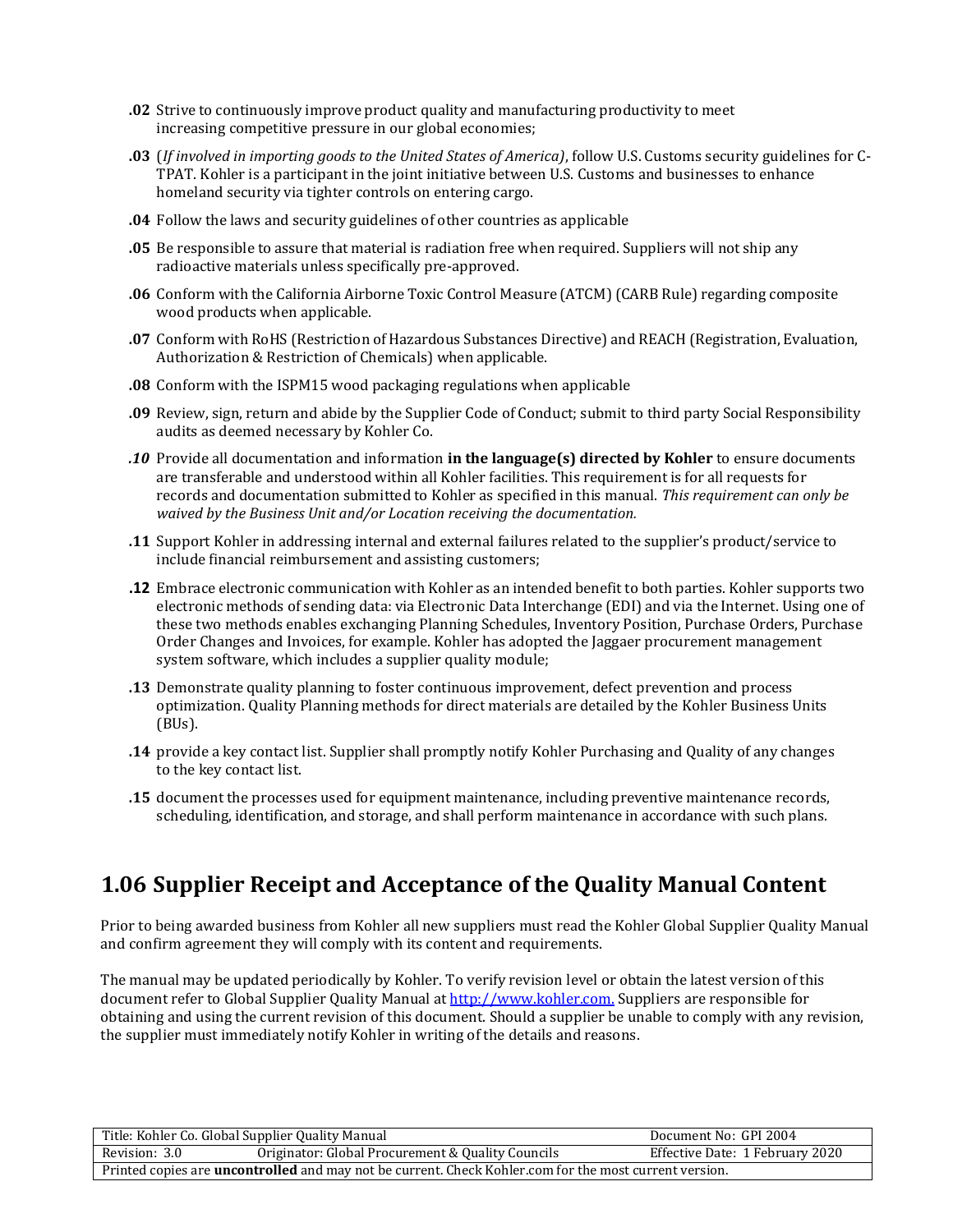## **2.0 - Key Quality Requirements**

## **2.01 Quality System Requirements**

Suppliers must establish, maintain and demonstrate quality systems with supporting procedures to ensure that products and services always conform to Kohler purchase agreements and specifications.

All suppliers must complete and submit a supplier profile and provide their quality manual for review. A site audit by Kohler representatives may be required prior to awarding business.

The supplier shall demonstrate capability to attain appropriate internationally recognized standards certifications as required for the product/process involved. Examples include UL, UL GS, NSF, CSA, ASTM, CE, CCC, SAI, ISO, NF, ASME, IAPMO, ASSE, Lacey Act., ROHS, REACH and CARB.

#### **.01 Requirements for Suppliers of Production Material, Non-Production Material and Services**

Suppliers shall be required to show proof of an effective quality management system. In cases where a supplier's quality system is determined by Kohler to be inadequate, the supplier must provide an action plan and timeline for Kohler approval.

#### **.001 Traceability Requirements**

The supplier's quality system shall ensure that products are traceable to raw materials or components used in the manufacturing process, production operation, date of manufacture, revision level and records of evaluation of conformance. All product shipped to Kohler Co. shall always have positive identification to address traceability via lot numbers, date codes or other means as applicable. Exceptions are expected and must be approved by Kohler Supplier Quality.

#### **.02 Change inStatus**

Kohler prefers suppliers of production materials with proof of certification to recognized quality systems by an accredited registrar. In the event a supplier's quality registration status changes or is suspended, the supplier must notify all Business Units and locations to which product is supplied, within (48) hours. In this case, the supplier may be audited by Kohler and/or be required to provide documentation explaining the status change including a plan for corrective action.

| Title: Kohler Co. Global Supplier Quality Manual                                                              |                                                   | Document No: GPI 2004           |
|---------------------------------------------------------------------------------------------------------------|---------------------------------------------------|---------------------------------|
| Revision: 3.0                                                                                                 | Originator: Global Procurement & Quality Councils | Effective Date: 1 February 2020 |
| Printed copies are <b>uncontrolled</b> and may not be current. Check Kohler.com for the most current version. |                                                   |                                 |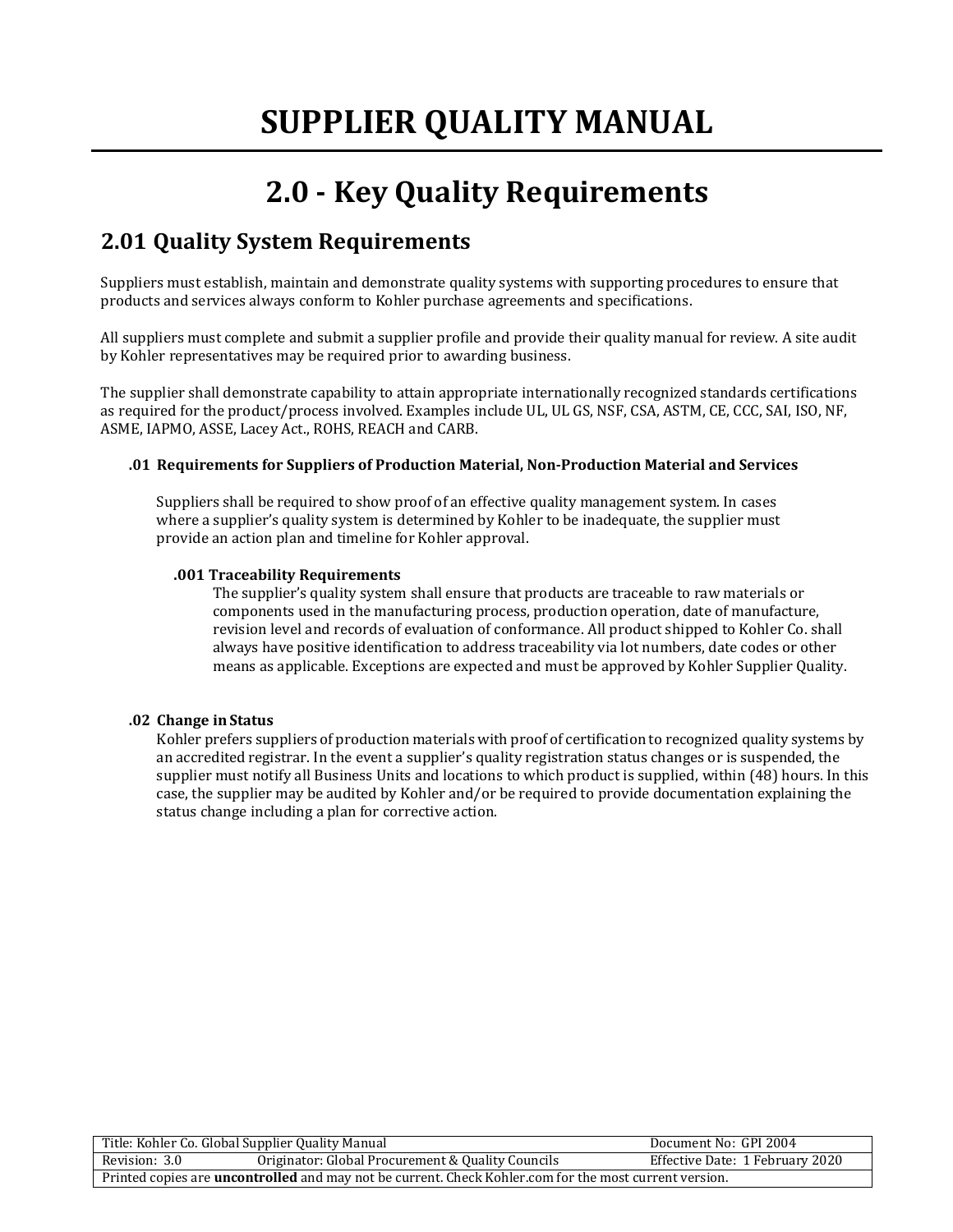## **2.02 Record Retention Requirements**

Process Control/Product Control/Quality records shall be maintained so they remain legible and are available for review upon request and may be in any media such as electronic or hardcopy. Records shall include accurate, updated and complete quality data.

Retention of Material Safety Data Sheets (MSDS) or applicable international documentation, certificates of analysis (C of A), process documentation, and other information as applicable is required. Records shall be kept for defective components and assembly processes to highlight problem areas and trends.

Records of production materials shall be maintained for a minimum of seven (7) calendar years, or per the accepted industry standard requirements, or per customer requirements whichever is greater.

Records of non-production materials and services shall be maintained for a minimum of three (3) calendar years, or per the accepted industry standard, or per customer requirements, whichever is greater.

### **2.03 Warranty**

Suppliers must have the capability of supporting life cycle requirements of the product. Suppliers are expected to demonstrate reliability that meets or exceeds Kohler requirements.

Suppliers must participate in reducing the number of warranty concerns. The supplier must track and analyze the causes of warranty claims and use the information to improve processes and product quality. Suppliers shall provide Kohler with technical assistance, field support, and financial support to rectify any substantiated nonconformances. This will support enhanced customer satisfaction and continued business for Kohler and suppliers.

| Title: Kohler Co. Global Supplier Quality Manual                                                              |                                                   | Document No: GPI 2004           |
|---------------------------------------------------------------------------------------------------------------|---------------------------------------------------|---------------------------------|
| Revision: 3.0                                                                                                 | Originator: Global Procurement & Quality Councils | Effective Date: 1 February 2020 |
| Printed copies are <b>uncontrolled</b> and may not be current. Check Kohler.com for the most current version. |                                                   |                                 |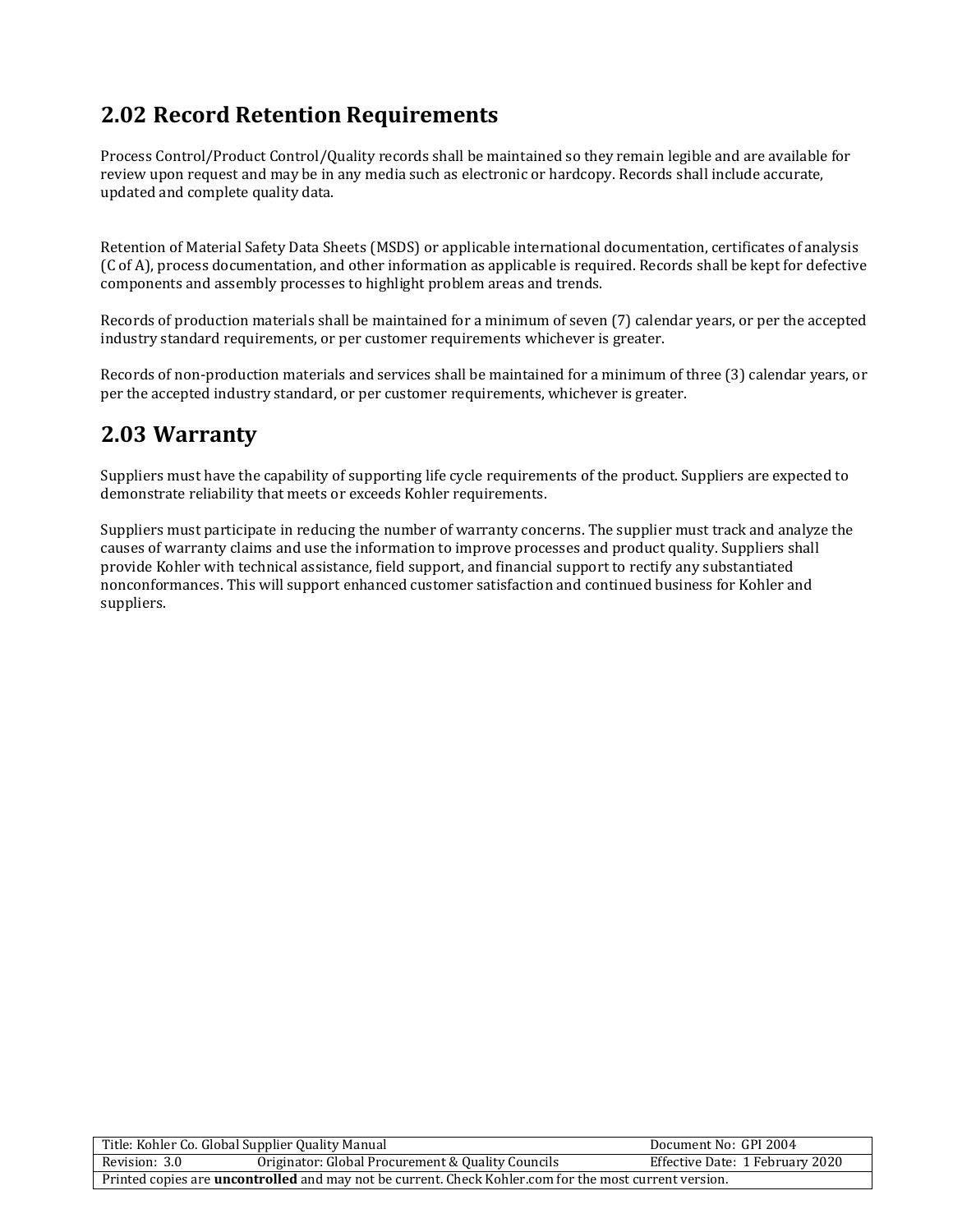## **3.0 - Supplier Approval/Qualification**

Each Business Unit maintains a supplier selection and sourcing process to evaluate and identify potential sourcing partners. Suppliers must be capable of meeting quality, delivery, cost and continuous improvement objectives and are evaluated for such.



## **3.01 New Vendor Qualification**

All suppliers must register and provide their quality manual for review. The Supplier Registration is completed through "Suppliers" section of Kohler.com website or equivalent.

Along with a business assessment (reference check, credit analyses, etc.) and a review of the quality manual and supplier profile results, candidate suppliers may also be subjected to a self-assessment questionnaire and an onsite evaluation in accordance with business unit procurement procedures to assess supplier effectiveness in key functional areas such as procurement, engineering, manufacturing and quality. In addition, the supplier must have appropriate regulatory approvals (ASTM, CSA, UL, IAPMO, NSF etc.) as required for the product/process involved.

Based on favorable evaluation of the above information, a supplier can be listed as approved for business with Kohler. Supplier approval is site specific and achieved when the supplier (site) satisfies the minimum requirements. Two types of approval may be granted:

- Approved
- Conditional -- subject to specific corrective actions on a mutually agreed timeline; Conditional approval enables Kohler to contract with a supplier that is pending a site survey and/or corrective action from site survey. It is not to exceed 6 months.

If after six (6) months, a supplier has not satisfied approval requirements, the supplier may be removed as an Approved Supplier.

If a supplier is not approved, no contract or receipt of material or services are allowed until corrective action is taken to enable the supplier to achieve Conditional status, as a minimum.

## **3.02 New Vendor Qualification**

Kohler reserves the right to perform periodic on-site appraisals of the supplier's facility, quality systems, records, and product ready for shipment. Supplier shall have a process to ensure compliance with all applicable government safety and environmental regulations. All applicable social responsibility expectations must be satisfied. The supplier's personnel, gauging, and test facilities shall be made available as required for surveillance.

- New Suppliers: Assessed prior to Kohler ordering production materials or services. A satisfactory capability rating or development plan is a prerequisite to the order.
- Current Suppliers: Assessed by Kohler to establish capabilityprior to placement of new business.

| Title: Kohler Co. Global Supplier Quality Manual                                                              |                                                   | Document No: GPI 2004           |
|---------------------------------------------------------------------------------------------------------------|---------------------------------------------------|---------------------------------|
| Revision: 3.0                                                                                                 | Originator: Global Procurement & Quality Councils | Effective Date: 1 February 2020 |
| Printed copies are <b>uncontrolled</b> and may not be current. Check Kohler.com for the most current version. |                                                   |                                 |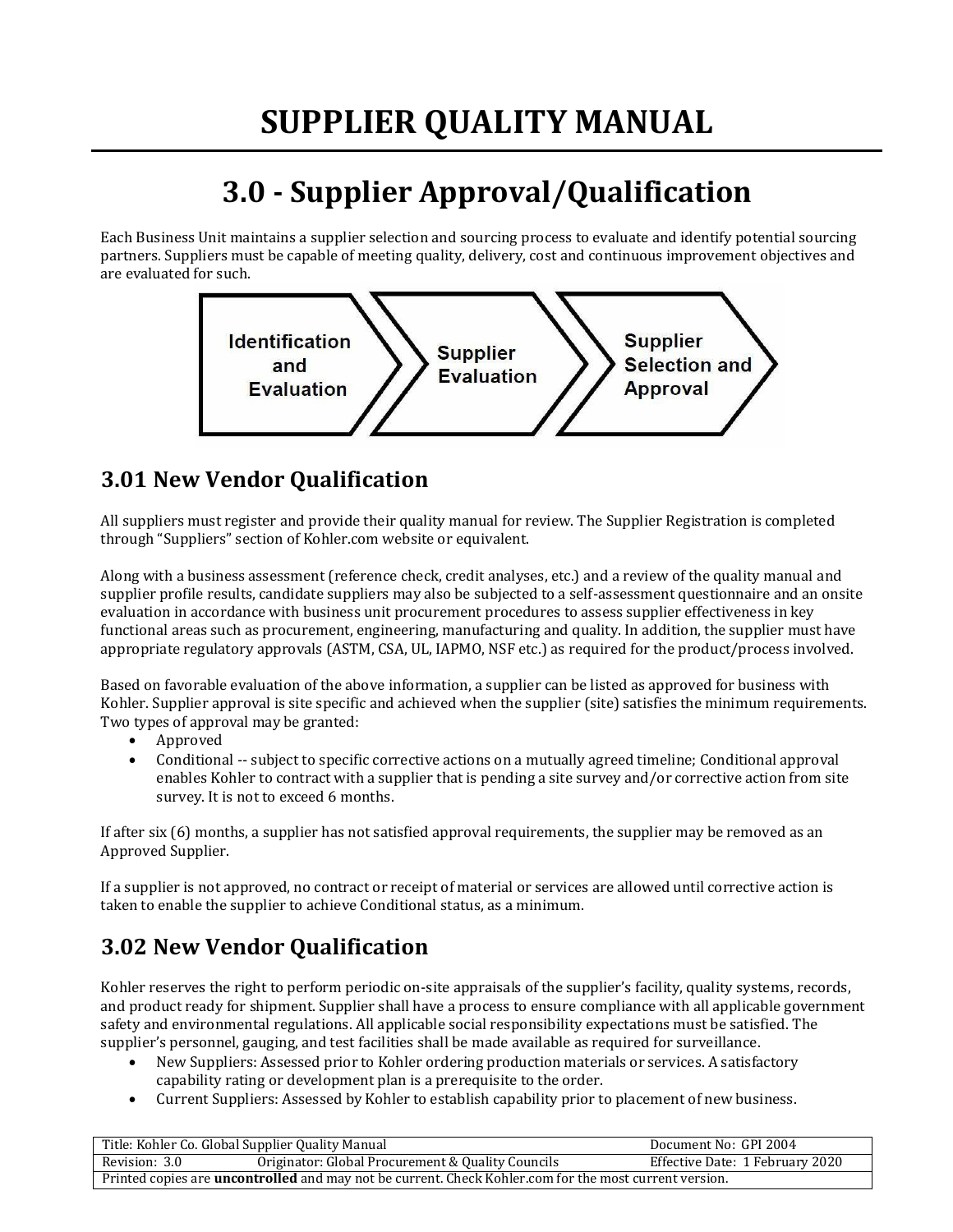## **4.0 - Part Approval**

Parts or components being sourced must be approved for production by the Business Unit. It is the supplier's responsibility to meet all applicable specifications. Suppliers are not authorized to begin shipment of production quantity material to Kohler prior to part/process approval. Small quantities of parts for reliability/engineering testing, and sample needs are the only exception. A drawing/specification review will be conducted prior to the production part approval process.

The Business Unit will approve parts via one of the following:

## **4.01 Production Part Approval Process (PPAP)**

The Production Part Approval Process (PPAP) certifies that suppliers can consistently and repeatedly produce product that meets all Kohler requirements.

Any new products or any product/process changes are subject to PPAP submission, as well as Supplier Deviation and Change Requests as outlined in section 6.0 of this manual. Kohler will identify the PPAP submission level requirements.

Upon receipt of the PPAP submission, Kohler will review and assign status as follows:

*Approved:* The part or material, including all sub-components, meets all Kohler requirements. The supplier is authorized to ship production quantities of the product.

*Conditional Approval:* Permits shipment of parts or material for production requirements on a limited time or piece quantity basis. Conditional approval will only be granted when the supplier has:

- 1. Clearly defined the non-compliances preventing approval; and
- 2. Prepared an action plan agreed upon by Kohler. PPAP re-submission is required to obtain a status of "approved". If the product does not meet specifications, a Supplier Deviation Request (SDR) or equivalent is also required.

Conditional approval can be extended. If additional time is required, it is the responsibility of the supplier to contact the appropriate Supplier Quality Engineer (SQE) with an expected completion date.

*Rejected:* The PPAP submission does not meet requirements based on the production lot from which it was taken and/or accompanying documentation. The submission process shall be corrected to meet requirements.

## **4.02 Product & Process Qualification**

In rare circumstances when a proper PPAP is not possible, product and process may be approved at the discretion and under strict control of the SQE. In these exceptional cases, clear approval requirements will be communicated to the supplier by the SQE. Additional approval by other Business Unit team members may be required.

| Title: Kohler Co. Global Supplier Quality Manual                                                              |                                                   | Document No: GPI 2004           |
|---------------------------------------------------------------------------------------------------------------|---------------------------------------------------|---------------------------------|
| Revision: 3.0                                                                                                 | Originator: Global Procurement & Quality Councils | Effective Date: 1 February 2020 |
| Printed copies are <b>uncontrolled</b> and may not be current. Check Kohler.com for the most current version. |                                                   |                                 |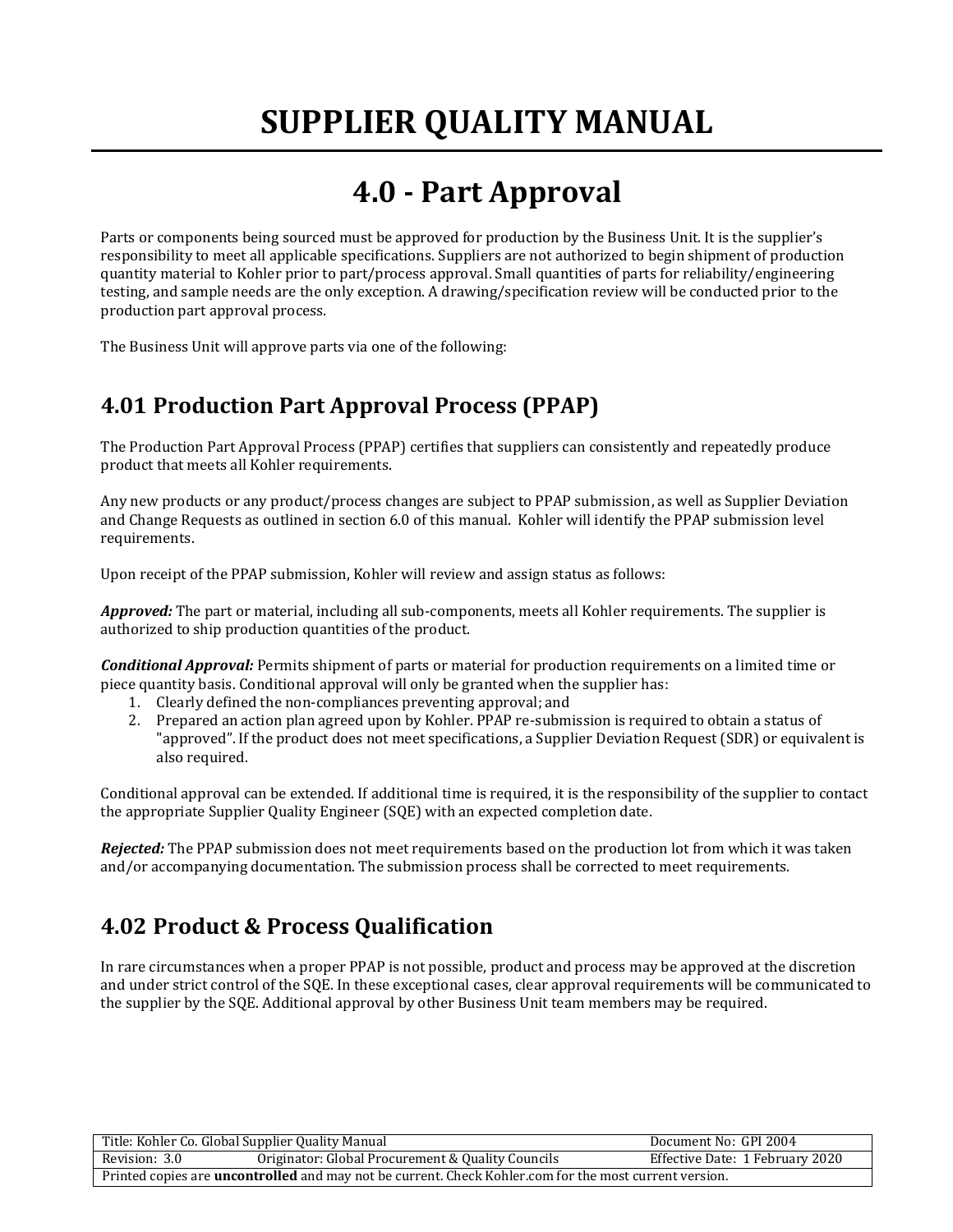## **5.0 - Corrective Action**

Suppliers to Kohler are responsible to provide conforming products and services. If quality issues occur, the supplier is required to determine root cause and corrective action to resolve the issue and to ensure no recurrence. Suppliers will support Kohler with technical assistance and field support to rectify any substantiated nonconformance. Kohler reserves the right to recover justified expenses from suppliers for performance failures related to quality and delivery issues.

## **5.01 Non-Conformance**

Nonconforming materials or services may be identified at any point in the process including incoming inspection, use, consumption, assembly or packaging. Nonconformances can also be discovered during surveillance, validation, at the end customer or through warranty claims.

Suppliers will be notified through communication of a Defective Material Report (DMR) or a Supplier Corrective Action Request (SCAR) upon the detection of non-conforming material and/or service (or when late delivery results in a line shutdown condition).

Non-conformances discovered at Kohler may be handled in the following ways and at the discretion of the Kohler Group/Business Unit and/or facility:

- Rejection of the entire lot and return to the supplier
- Sorted, screened or reworked at Kohler facility; Supplier resource(s) and or third party may be required to support rework.
- Deviation. Product cannot be shipped or consumed prior to deviation approval.

## **5.02 Supplier Response**

Supplier must take immediate action upon receipt of a supplier corrective action request including direct contact with Supplier Quality as specified – unless the request states 'information only'. Supplier must acknowledge receipt of a corrective action request within 24 hours, provide a containment plan within 24 hours and provide a complete plan of permanent corrective action implementation once their analysis is complete.

- Identify and initiate a short-term containment plan to prevent additional non-conformance at Kohler. This may include the inventory at Kohler facilities, in the distribution system, at the supplier and in supplier production.
- Identify a short-term corrective action plan with timing to replace non-conforming material with conforming material.
- The containment actions, short-term corrective actions and date implemented must be documented in writing by the supplier and communicated to Supplier Quality as prescribed in the corrective action request.

Supplier must provide response to a corrective action request to their proper contacts (ex: Buyer and SQE). The response must include or document:

- Definition and verification of the non-conformance root cause including supporting data and/or study results;
- Verification of permanent corrective action including supporting data, implementation dates and updated APQP documentation;
- The lot number/effectivity date for the long-term corrective action implementation date must be identified. Any updates to the corrective action plan, such as completion dates, must be communicated to Kohler.

| Title: Kohler Co. Global Supplier Quality Manual                                                              |                                                   | Document No: GPI 2004           |
|---------------------------------------------------------------------------------------------------------------|---------------------------------------------------|---------------------------------|
| Revision: 3.0                                                                                                 | Originator: Global Procurement & Quality Councils | Effective Date: 1 February 2020 |
| Printed copies are <b>uncontrolled</b> and may not be current. Check Kohler.com for the most current version. |                                                   |                                 |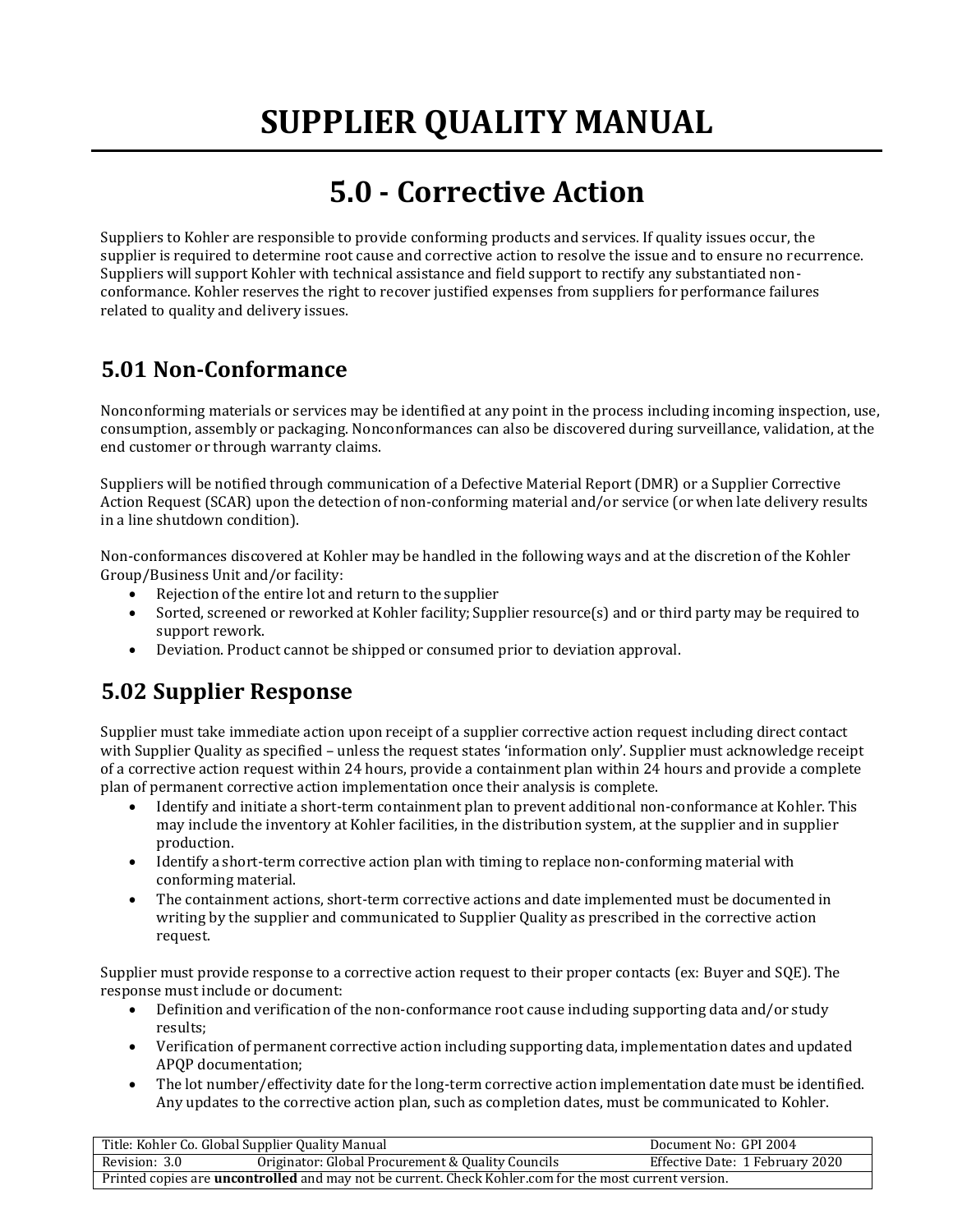## **5.03 Product Disposition**

Supplier of suspect material must provide a disposition within (5) business days. If no response received, Kohler will disposition the material. Supplier shall ensure that no quality compromise will be made when dispositioning suspect or nonconforming product. There shall be no shipment of suspect products to Kohler Company without an approved deviation. If supplier agrees that material is nonconforming, a Return Material Authorization (RMA) must be processed within (5) business days.

## **5.04 Supplier Containment**

Kohler has defined 2 containment levels to contain defective product and to protect the company from receiving additional non-conforming material.

#### **.01 Containment Level 1 (Default level for all DMR/SCAR)**

For this level, Kohler requires that a supplier put into place a redundant inspection process at the supplying location. The supplier is responsible to sort for a specific non-conformance, execute corrective action, and ensure Kohler does not receive any additional non-conforming parts/material. The redundant inspection is required in addition to Supplier's normal production process controls, and is executed by the supplier's employees.

#### **Sample Criteria:**

- Repeat non-conformances
- Major disruptions
- Production Line Down
- Production Shortage
- Supplier's current controls are not sufficient to ensure conformance to requirements
- Proactively, as part of a Safe Launch Plan (SLP)

#### **Required Actions:**

- Establish a separate containment process at the supplier's facility within 24 hours of notification of Containment Level 1
- Create standardized inspection instructions
- Provide floor space and proper tooling to execute standardized inspection instructions
- Purge supply chain of suspect material in transit and at all storage locations to confirm identification of breakpoints of non-conforming material
- Identify individual parts, material, and containers, as agreed upon by Kohler, to have traceability of parts certified for production.
- Certify all shipments of material to Kohler during this period.
- The supplier must document the (CL1) inspection results daily and provide at a minimum weekly status updates to Kohler.

#### **Exit Criteria:**

- Root cause of the issue was identified and verified to be resolved.
- Defect free shipments are received by Kohler facility for a period of time or material quantity to be specified by the SQE
- The initiator of corrective action must approve the exit of CL1 prior to stopping the CL1 activity.
- If the exit criteria are not met in the agreed upon timeline or if the CL1 process is deemed ineffective, the Supplier will be placed in Containment Level 2.

| Title: Kohler Co. Global Supplier Quality Manual                                                              |  | Document No: GPI 2004           |
|---------------------------------------------------------------------------------------------------------------|--|---------------------------------|
| Originator: Global Procurement & Quality Councils<br>Revision: 3.0                                            |  | Effective Date: 1 February 2020 |
| Printed copies are <b>uncontrolled</b> and may not be current. Check Kohler.com for the most current version. |  |                                 |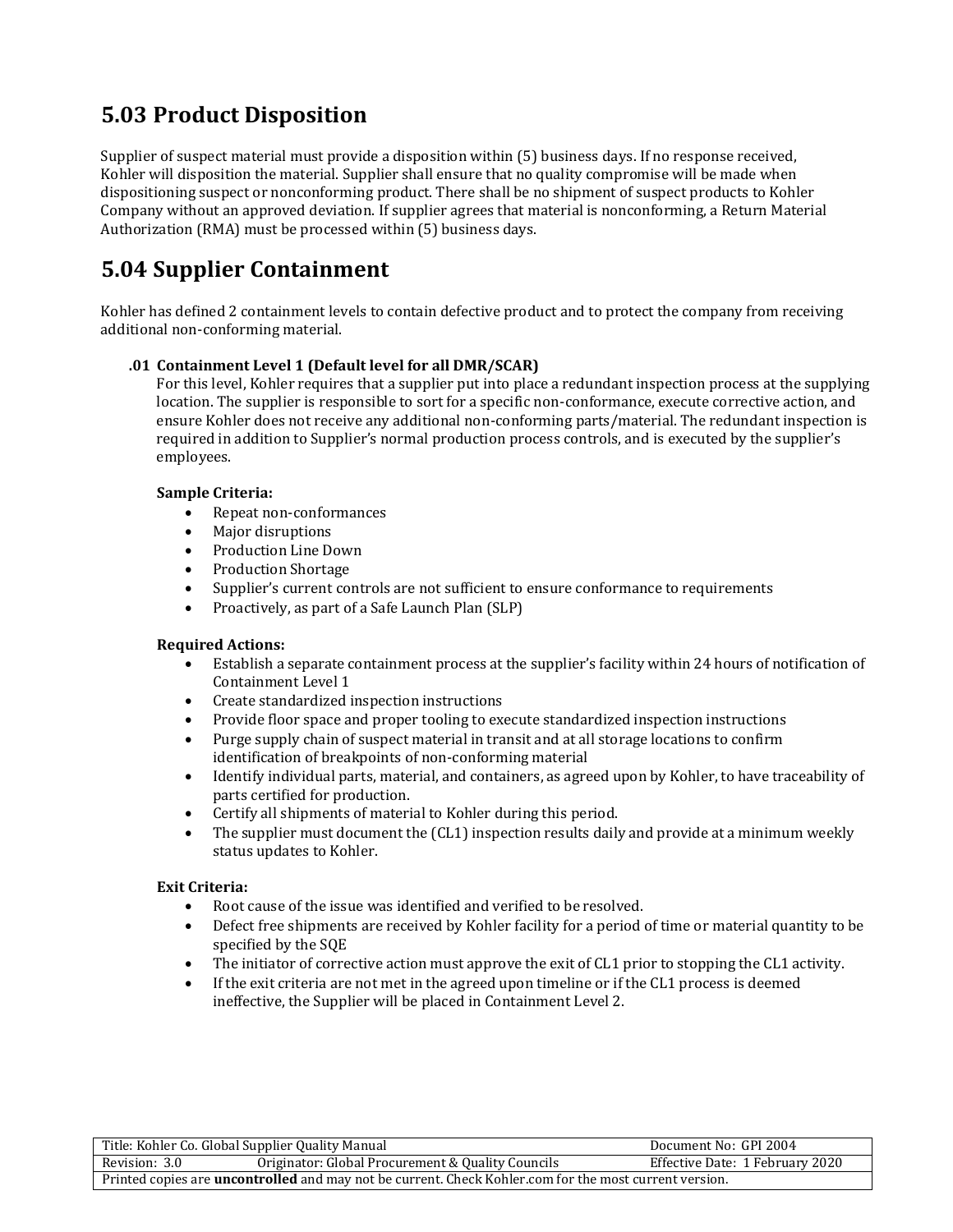#### **.02 Containment Level 2 (Third Party Containment & Problem Resolution – 3CPR)**

This is a Kohler requirement that includes the same processes as Containment Level 1, with an additional inspection process by a 3rd party inspection and rework company representing Kohler's interests specific to the containment activity. The third party will be selected by the supplier, approved by Kohler and paid for by the supplier. This level of containment would be utilized as a last resort action.

#### **Sample Criteria:**

- The supplier did not meet the exit criteria for Containment Level 1
- Proactively for high risk launches (at Kohler's expense while no nonconformances detected)

#### **Required Actions:**

- Containment Level 1 activity must continue along with Containment Level 2.
- Provide a Purchase Order (PO) to the 3<sup>rd</sup> party company
- Material must be provided to the 3rd party inspector.
- Establish a separate containment process at the supplier's facility or at a 3rd party inspection and rework company within 24 hours of notification of CL2.
- Create standardized inspection instructions for CL2.
- Provide floor space and proper tooling to execute standardized inspection instructions for the CL2 3rd party inspection and rework company.
- Identify individual parts, material, and containers, as agreed upon by Kohler, to have traceability of parts certified for production.
- Only CL2 material must be delivered to Kohler.
- The 3<sup>rd</sup> party will document the (CL1 and CL2) inspection results daily and provide at a minimum weekly status updates to Kohler.

#### **Exit Criteria:**

- Root cause of the issue was identified and verified to be resolved.
- Defect free shipments are received by Kohler facility for a period of time or material quantity to be specified by the SQE
- The initiator of corrective action must approve the exit of CL2 prior to stopping the CL2 activity.
- If the exit criteria are not met in the agreed upon timeline, the Supplier will be placed in new business hold and could result in de-sourcing the Supplier.

## **5.05 Cost Recovery**

Kohler Co. reserves the right to recover administrative costs incurred due to quality issues on purchased product. A nominal charge for each DMR, SCAR and Deviation may be levied to offset these costs (see Section 13 of this manual for definitions).

Quality spills that cause significant disruption to Kohler Operations or high warranty shall be evaluated for cost recovery. In these cases, specific costs incurred will be itemized and recovered.

|                                                                                                               | Title: Kohler Co. Global Supplier Quality Manual  | Document No: GPI 2004           |
|---------------------------------------------------------------------------------------------------------------|---------------------------------------------------|---------------------------------|
| Revision: 3.0                                                                                                 | Originator: Global Procurement & Quality Councils | Effective Date: 1 February 2020 |
| Printed copies are <b>uncontrolled</b> and may not be current. Check Kohler.com for the most current version. |                                                   |                                 |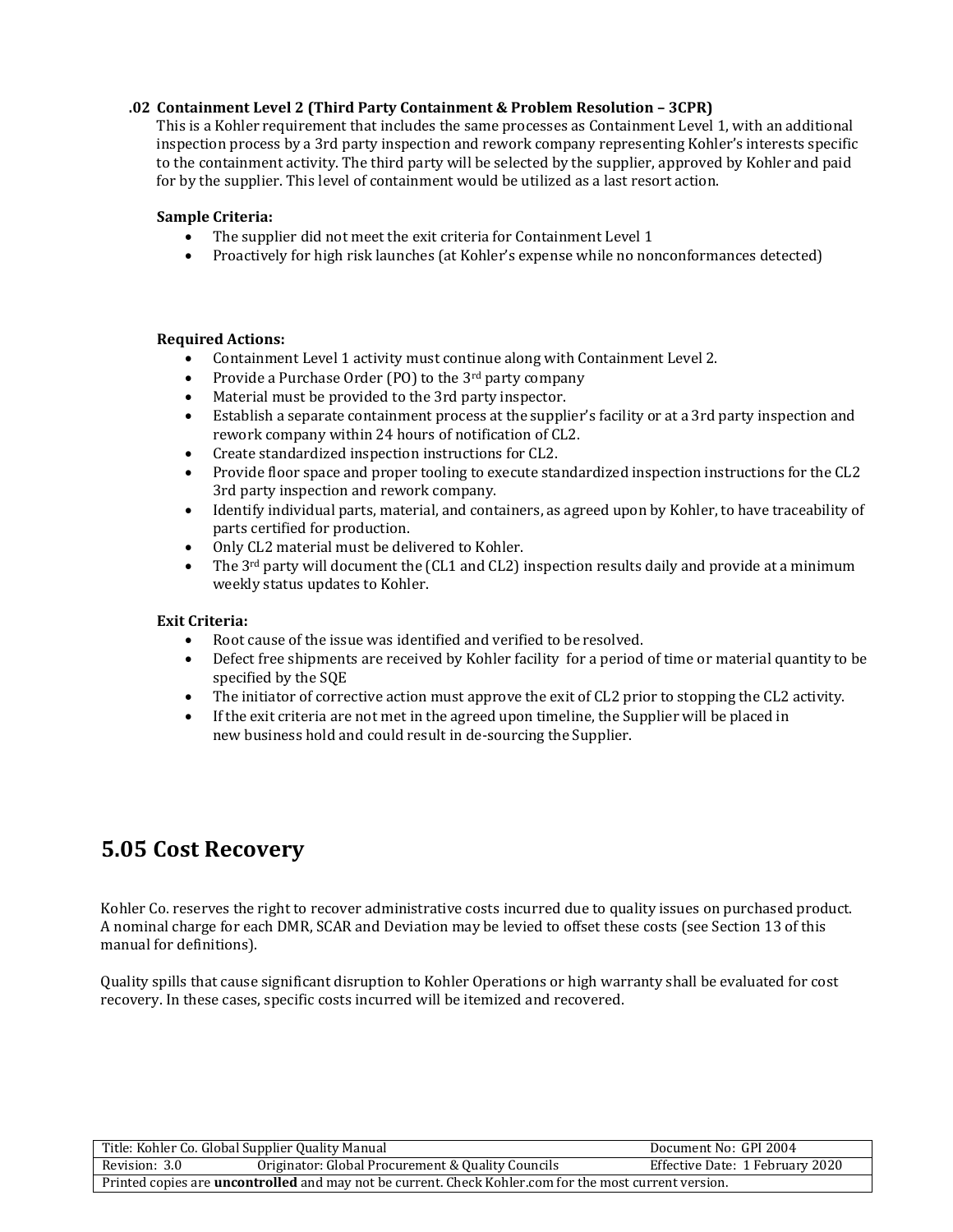## **6.0 - Supplier Deviation Requests and Supplier Change Requests**

## **6.01 Issues Requiring a Supplier Deviation Request**

The supplier shall notify all Business Units and locations to which their product is supplied in writing as soon as they suspect the product to be shipped does not conform to design requirements. The supplier shall notify their supplier quality and purchasing contacts, in writing, prior to any change in process or modification of tooling. Product must not be shipped until disposition is received.

All requests for deviation must include the reasons why the product has deviated from specification, i.e. the supplier must demonstrate an understanding of the inputs that caused the nonconformance.

When the deviation expires, no additional product can be shipped until product meets print requirements. If needed, the supplier may request a deviation extension.

Should the supplier be able to supply conforming product prior to the deviation expiration date, it is the responsibility of the supplier to contact Kohler Quality to determine what, if any, submittal data or paperwork is required. Additional data may be necessary depending on the severity of non-conformance.

Any supplier shipping product to Kohler prior to obtaining an approved deviation may be required to sort product at Kohler or have the product returned at the supplier's expense. If sorting is required to be done at Kohler due to production needs and the supplier is not able to provide support within the required timeframe, Kohler or a 3<sup>rd</sup> party will complete the sort and the supplier will be responsible for all charges incurred.

Supplier should supply the date, purchase order number, and/or lot number of the first shipment of product that meets print requirements.

| Title: Kohler Co. Global Supplier Quality Manual                                                              |                                                   | Document No: GPI 2004           |
|---------------------------------------------------------------------------------------------------------------|---------------------------------------------------|---------------------------------|
| Revision: 3.0                                                                                                 | Originator: Global Procurement & Quality Councils | Effective Date: 1 February 2020 |
| Printed copies are <b>uncontrolled</b> and may not be current. Check Kohler.com for the most current version. |                                                   |                                 |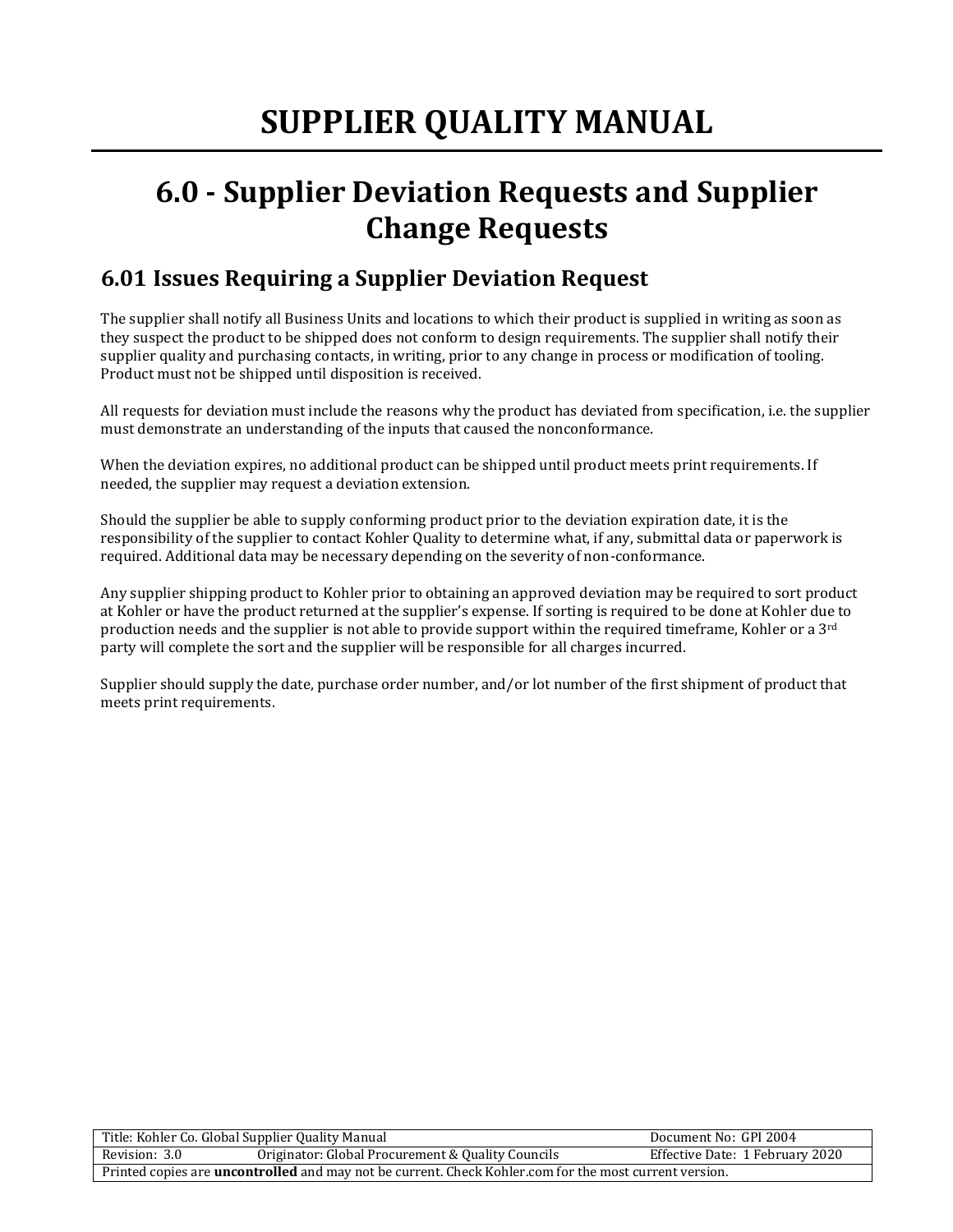## **6.02 Supplier-Initiated Change Requests**

All proposed changes to supplied production materials must be properly documented and approved in writing by Kohler prior to implementation. If uncertain whether a request is required, the supplier shall consult the related procurement or supplier quality contact.

Product and process changes having the potential of affecting form, fit, or function require a formal "Supplier Request for Change" document or equivalent to be submitted to Kohler for review and approval. As default, Part approval (PPAP) resubmission shall be required.

Examples of proposed changes that require approval include:

#### **Process:**

- Movement of production line equipment
- Production line machine/equipment changes
- Manufacturing location changes
- Tooling transfer, refurbishment, repair, replacement or additions
- Any change in product testing frequency or method
- Sub-contracting an operation normally undertaken in-house
- Changes that occur at sub-tier suppliers

#### **Design:**

- Construction changes or assembly methods
- Change to optional construction material or method including packaging
- Constituent material changes
- Constituent material sourcing changes
- Dimensional changes
- Aesthetic changes

| Title: Kohler Co. Global Supplier Quality Manual                                                              |                                                   | Document No: GPI 2004           |
|---------------------------------------------------------------------------------------------------------------|---------------------------------------------------|---------------------------------|
| Revision: 3.0                                                                                                 | Originator: Global Procurement & Quality Councils | Effective Date: 1 February 2020 |
| Printed copies are <b>uncontrolled</b> and may not be current. Check Kohler.com for the most current version. |                                                   |                                 |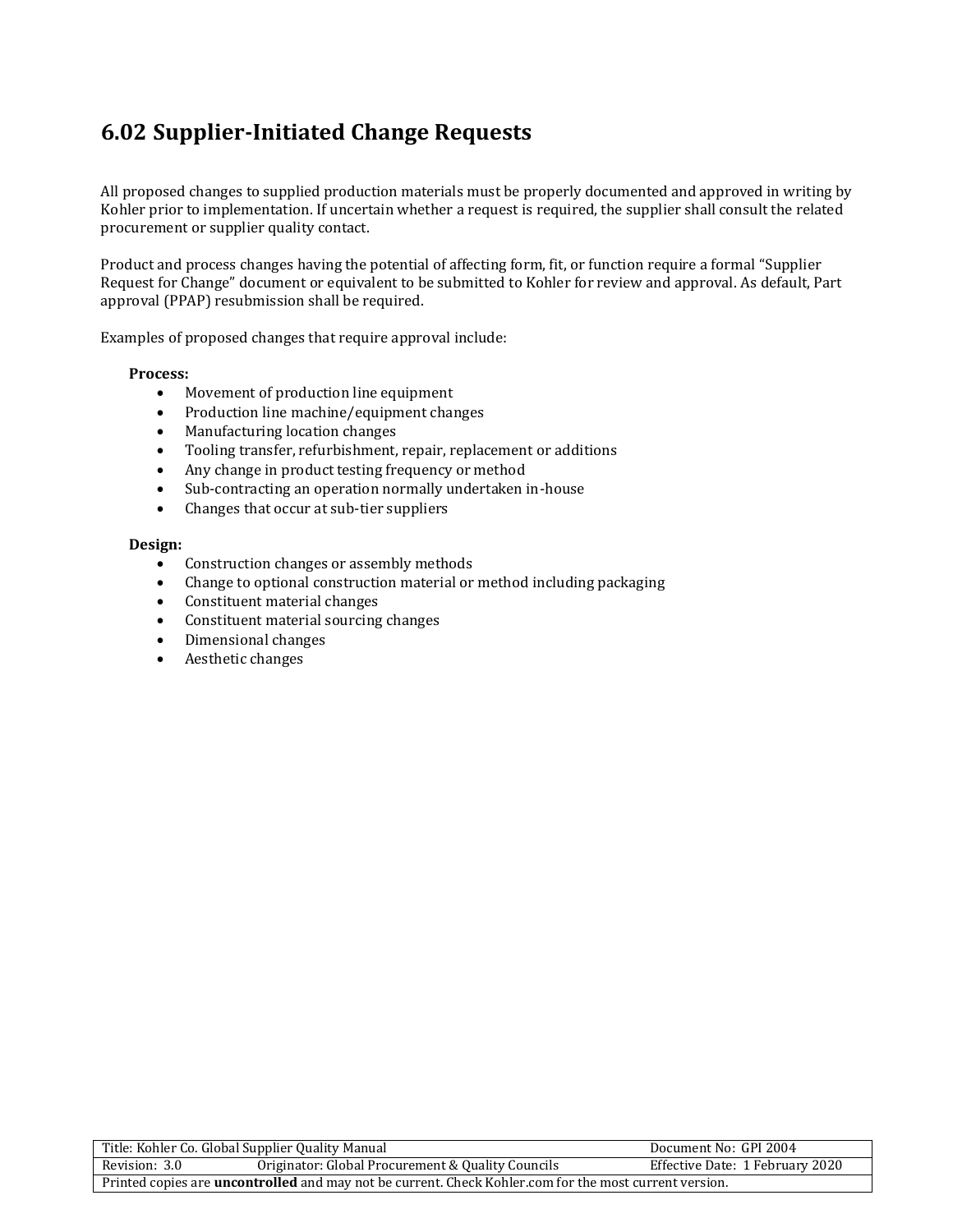## **6.03 Submitting the Deviation or Change Request**

A form may be obtained a[t http://www.kohler.com/corporate/supplier/conducting-business.html](http://www.kohler.com/corporate/supplier/conducting-business.html) or from the business units and must be completed and submitted to the appropriate contact for approval by the Business Unit and locations.

## **6.04 Kohler Initiated Changes**

Kohler business units may use various methods to request a change in specifications. It is the supplier's responsibility to review and agree to the change and resubmit a PPAP package. Suppliers must inform Kohler Purchasing of inventory of parts which may not meet the new requirements.

|                                                                                                               | Title: Kohler Co. Global Supplier Quality Manual | Document No: GPI 2004           |
|---------------------------------------------------------------------------------------------------------------|--------------------------------------------------|---------------------------------|
| Originator: Global Procurement & Quality Councils<br>Revision: 3.0                                            |                                                  | Effective Date: 1 February 2020 |
| Printed copies are <b>uncontrolled</b> and may not be current. Check Kohler.com for the most current version. |                                                  |                                 |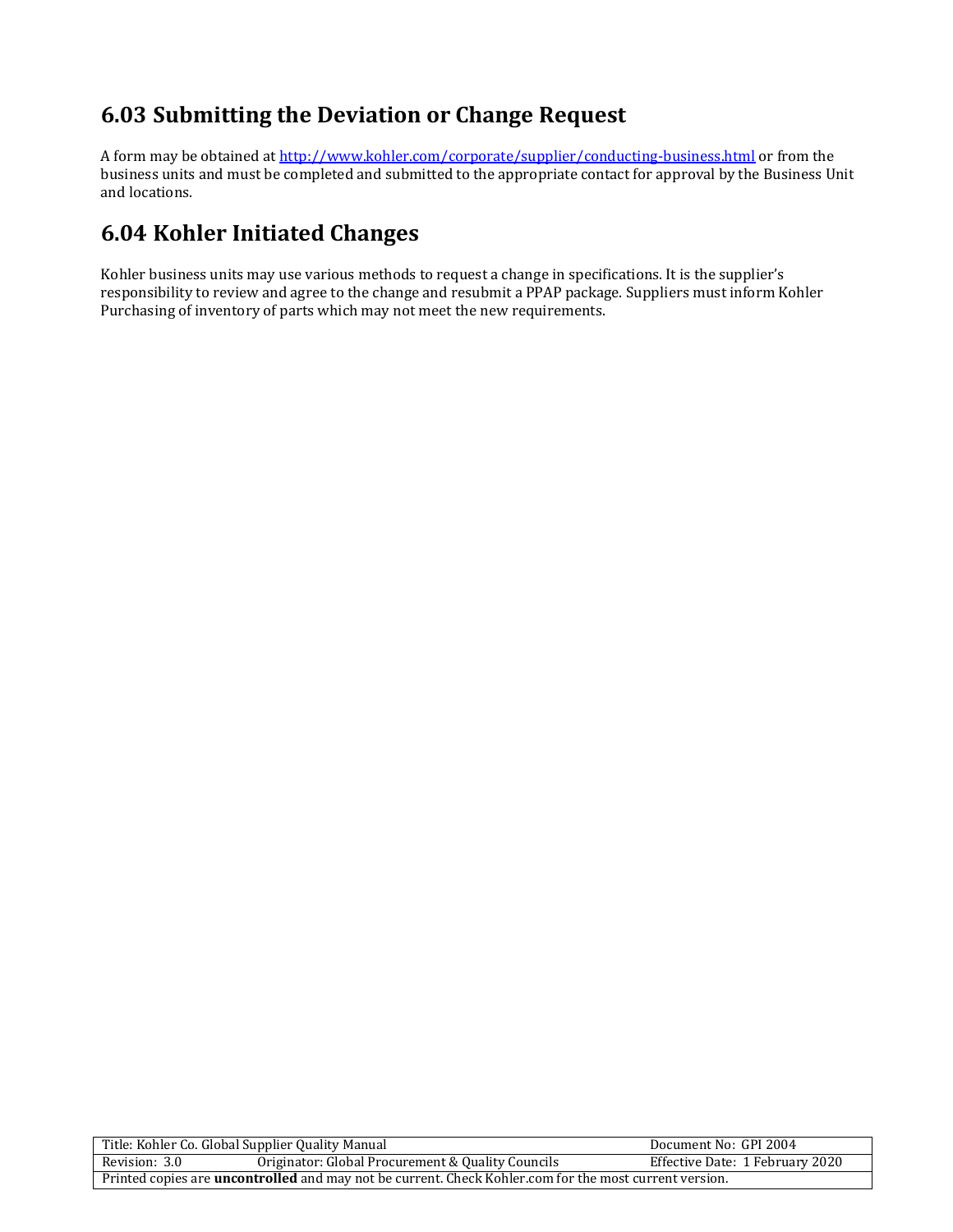## **7.0 – Supplier Scorecards**

## **7.01 Quality Component**

Kohler Company uses a Scorecard system to monitor supplier performance in various areas, including quality. Scorecards are a tool for both Kohler and the supplier to identify areas of opportunity to improve performance. The scorecard may be used as a reference when making strategic decisions, thus it is important for suppliers to monitor their scorecards and immediately take action to address any areas that require attention<mark>.</mark>

|                                                                                                               | Title: Kohler Co. Global Supplier Quality Manual | Document No: GPI 2004           |
|---------------------------------------------------------------------------------------------------------------|--------------------------------------------------|---------------------------------|
| Originator: Global Procurement & Quality Councils<br>Revision: 3.0                                            |                                                  | Effective Date: 1 February 2020 |
| Printed copies are <b>uncontrolled</b> and may not be current. Check Kohler.com for the most current version. |                                                  |                                 |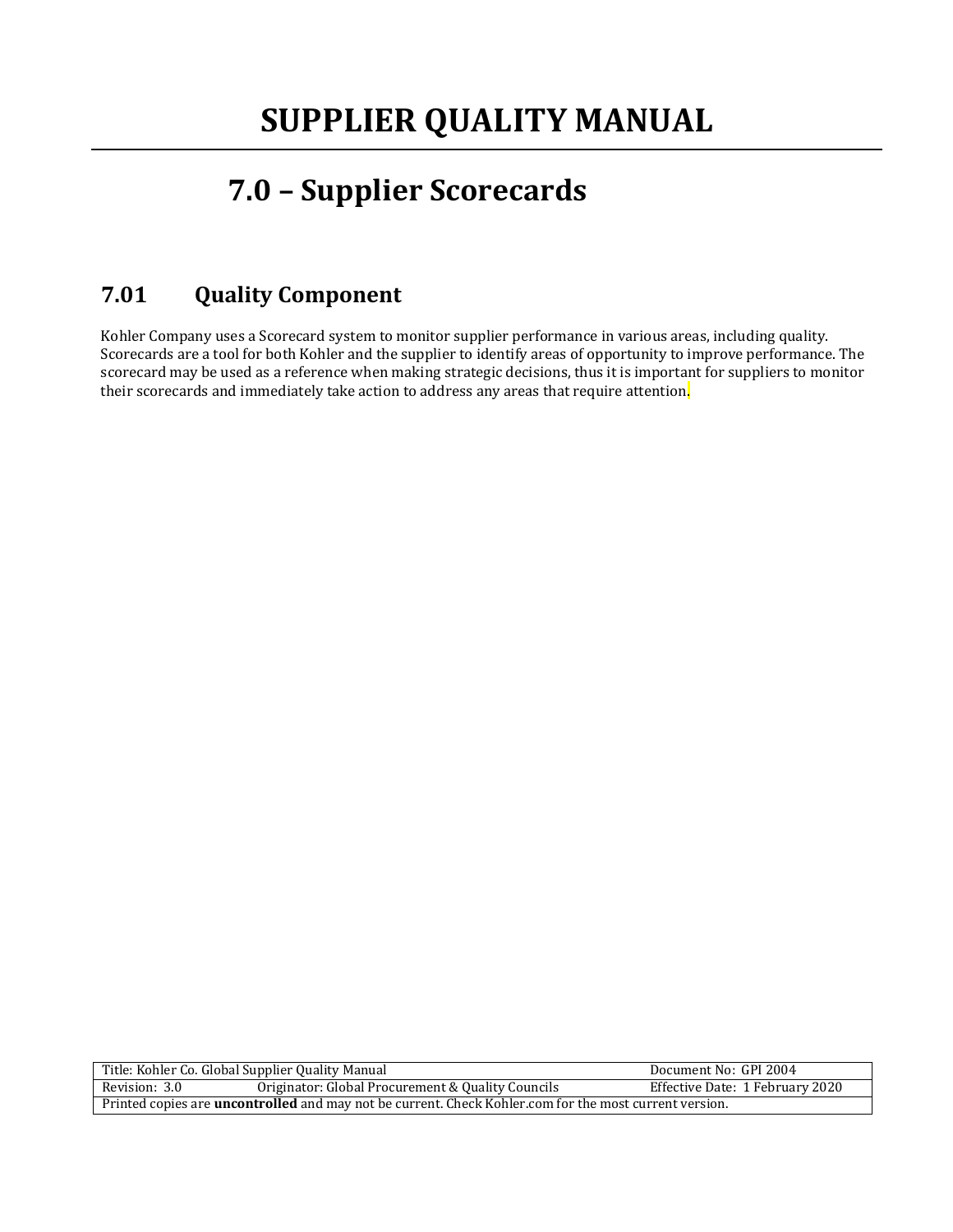## **8.0 - Management of Kohler Supplied Product / Tooling / Gauges**

## **8.01 General Requirements**

All tools, manufacturing, test or inspection equipment belonging to Kohler, or their customers, shall be used exclusively for Kohler products unless an authorization in writing exists.

All suppliers with Kohler owned tooling on-site must carry insurance and provide proof of the insurance that covers cost of replacing the tool. Events such as those caused by nature, misuse, maintenance neglect, or fit-for-use should also be included in the insurance carried by the supplier.

## **8.02 Tracking**

All Kohler tooling or capital assets must have an asset number for tracking. This information shall be captured by Kohler in the purchase order transaction record. The supplier shall establish procedures for the permanent identification and tracking of Kohler supplied product and equipment including preservation of the asset number.

## **8.03 Tooling and Gauging Requirements**

The Supplier shall notify Kohler in writing of supplied tooling or gauges that are lost, damaged, in need of repair/refurbishment or are otherwise unsuitable for use. Kohler supplied tooling and gauges shall not be disposed of without written authorization from Kohler.

Supplier is responsible for timely calibration, proper storage, etc. of all gauges and tooling. As part of the calibration requirements, supplier shall maintain records of the equipment calibrated, equipment labeling, calibration processes used, and the frequency of calibration. Any outside calibration labs utilized for any equipment shall have the signed lab or calibration service certificate, NIST traceability number, and lab accreditation.

Tooling refurbishment requirements shall be communicated to Kohler Co. at least six weeks ahead of the required refurbishment date.

Kohler reserves the right to request, at any time, prints, documentation, and models of tooling and gauging owned by Kohler Co.

Upon program completion, the supplier shall ensure tooling is properly stored to prevent any damage and is readily available for production or service requirements.

| Title: Kohler Co. Global Supplier Quality Manual                                                              |                                                   | Document No: GPI 2004           |
|---------------------------------------------------------------------------------------------------------------|---------------------------------------------------|---------------------------------|
| Revision: 3.0                                                                                                 | Originator: Global Procurement & Quality Councils | Effective Date: 1 February 2020 |
| Printed copies are <b>uncontrolled</b> and may not be current. Check Kohler.com for the most current version. |                                                   |                                 |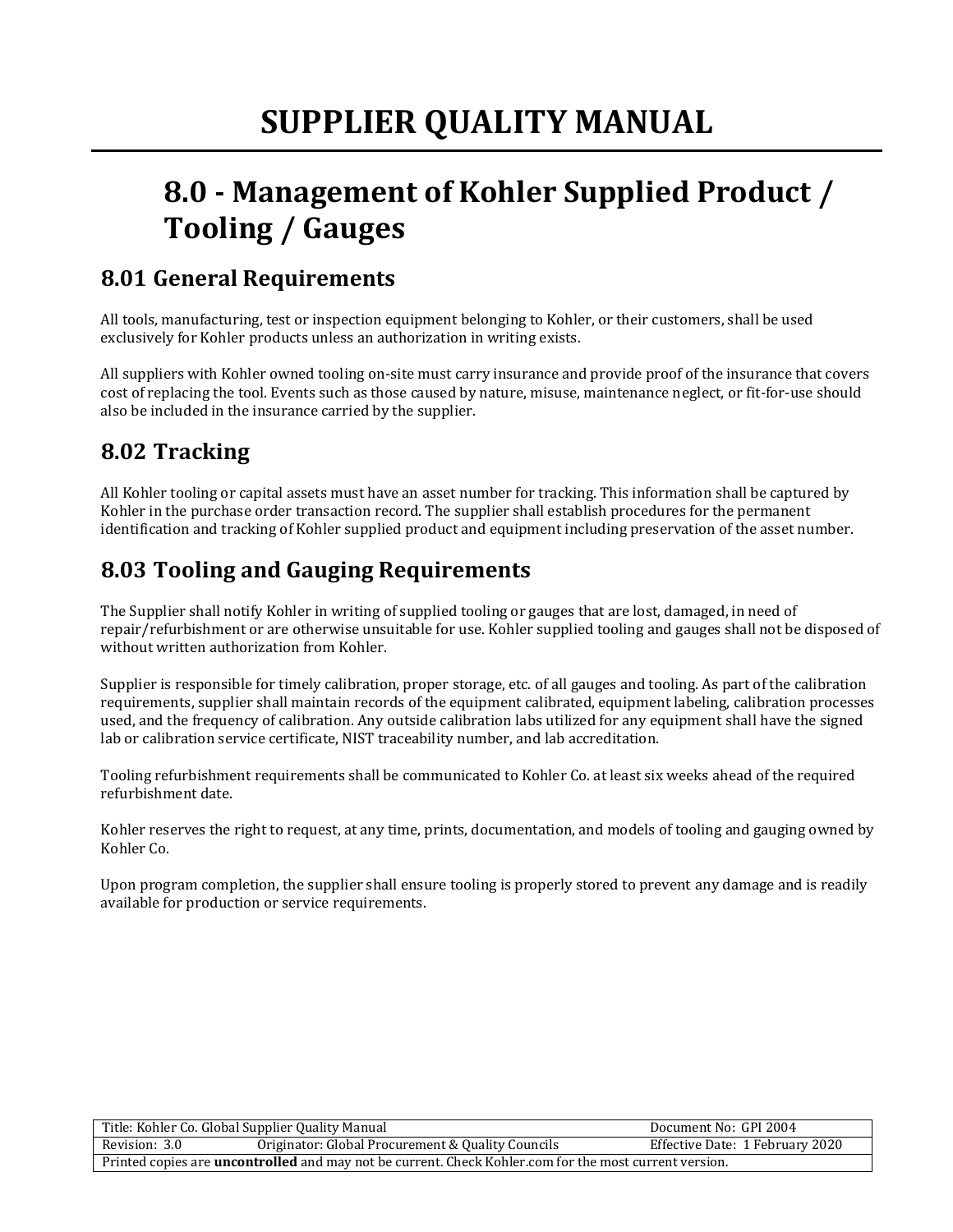## **9.0 - Packaging, Labeling, & Handling**

In-process and finished products shall be appropriately packaged to protect from damage. Packaging shall meet all applicable shipping laws, codes, and regulations. All shipments shall be packaged or placed in a new container unless otherwise specified. Packing slips shall be attached to the carton exterior in shipping envelopes. All packaging must be qualified to International Safe Transit Association (ISTA) test standards as appropriate. Wood packaging must comply with ISPM15 regulations.

The supplier shall ensure that all Kohler packaging is clean and free from dirt, debris, foreign materials, and damage. All returnable packaging and dunnage that is not clean and free from dirt, debris, foreign material and damage may be subject to rejection.

Packaging shall be labeled in accordance with all Kohler standards, unless otherwise specified. The packaging and labeling shall meet Kohler specifications or requirements. Each shipment shall be marked with the Kohler part number, manufacturing part number, quantity, lot number, Kohler site name, address, gross weight in pounds, and any other specified requirements as applicable. Suppliers shall notify Kohler when labelling methods or documents will be changed related to Codes, Standards, and/or Regulatory requirements.

Supplier shall identify items(s), and/or package(s) container(s) of shelf-life material with the manufacture date or the expiration date along with any special storage and handling conditions, in addition to the normal identification requirements. If not otherwise specified, a minimum of 75% shelf-life must be remaining upon receipt at Kohler.

Product is to be shipped in standard specified quantities, in approved packaging, for every shipment. Any exceptions require specific approval from Kohler.

When applicable, barcode labels for US bound products shall comply with ANSI MH10.8M or AIAG standards and are to be in Code 39. Details for applicable barcode label requirements can be found under "Conducting Business" section of Kohler Suppliers website.

| Title: Kohler Co. Global Supplier Quality Manual                                                              |                                                   | Document No: GPI 2004           |
|---------------------------------------------------------------------------------------------------------------|---------------------------------------------------|---------------------------------|
| Revision: 3.0                                                                                                 | Originator: Global Procurement & Quality Councils | Effective Date: 1 February 2020 |
| Printed copies are <b>uncontrolled</b> and may not be current. Check Kohler.com for the most current version. |                                                   |                                 |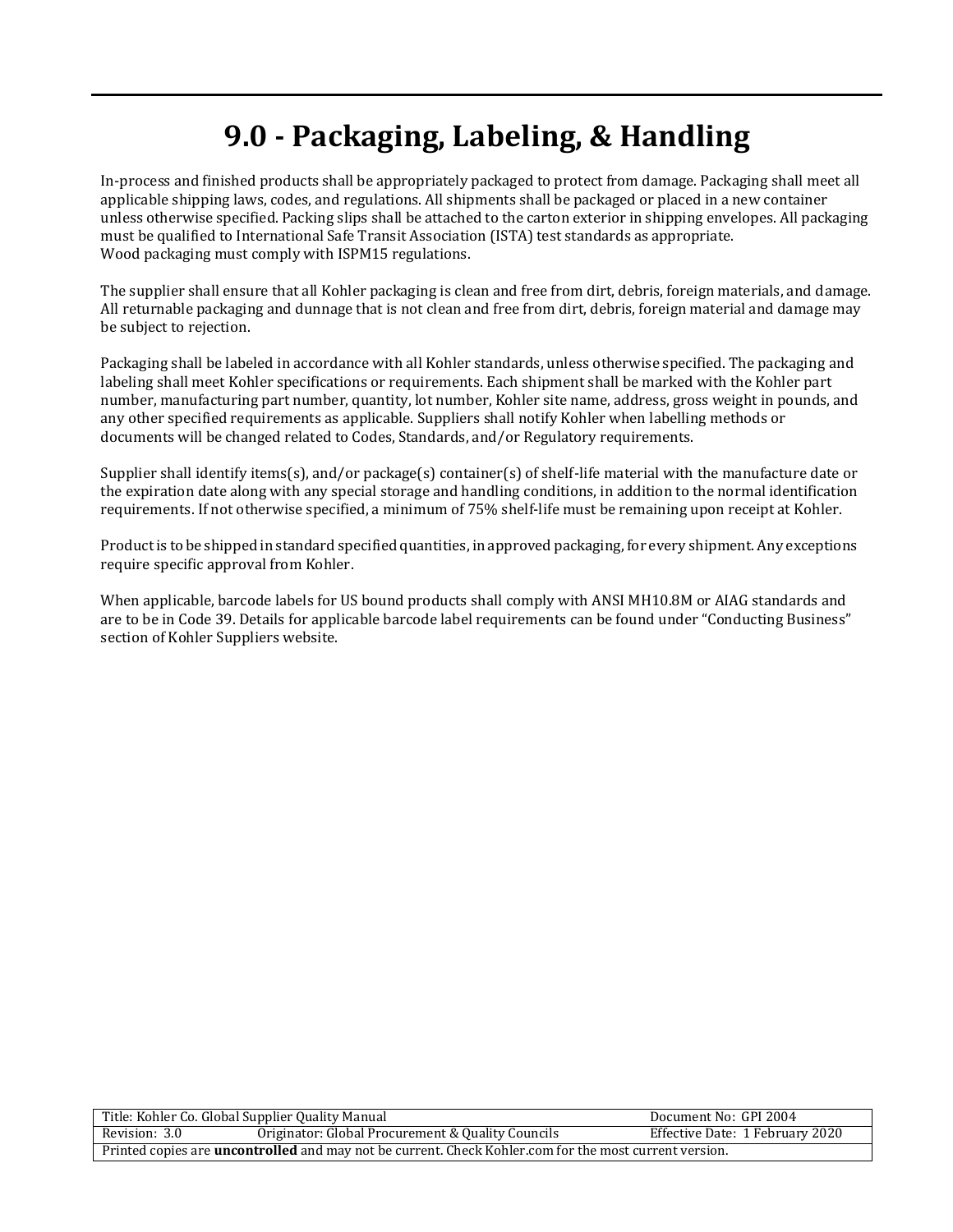## **10.0 - Product Characteristics**

Kohler specifies the use of symbols to identify product key characteristics that affect Safety, Legal, Codes and Standards regulations, consequential damage, fit, form, function, and appearance. These characteristics shall be identified on drawings prior to quote and identified with unique symbols. Symbols may vary by Business Unit procedure.

Discussions with the supplier shall be held early in the process to review, jointly discuss and agree on customer and significant characteristics. Any concerns by a supplier on the ability to meet the requirements shall be communicated as early as possible.

Features not labeled as a key characteristic are considered normal characteristics. If discrepant, the characteristic is likely to have a minor effect on function or appearance. Features classified as normal must conform to specification.

Assignment of key characteristics does not reduce the importance of any other characteristic on a drawing. Every tolerance is absolute and shall not be exceeded regardless of classification.

## **11.0 - Government, Safety, Compliance and Environmental Regulations**

All purchased materials shall satisfy current governmental, compliance and safety constraints on restricted, toxic and hazardous materials; as well as environmental, electrical, and electromagnetic considerations applicable to the countries of manufacture and sale. The supplier must follow U.S. Customs security guidelines for C-TPAT if involved in importing goods to the United States of America.

Kohler specific requirements may exceed general requirements.

| Title: Kohler Co. Global Supplier Quality Manual                                                              |                                                   | Document No: GPI 2004           |
|---------------------------------------------------------------------------------------------------------------|---------------------------------------------------|---------------------------------|
| Revision: 3.0                                                                                                 | Originator: Global Procurement & Quality Councils | Effective Date: 1 February 2020 |
| Printed copies are <b>uncontrolled</b> and may not be current. Check Kohler.com for the most current version. |                                                   |                                 |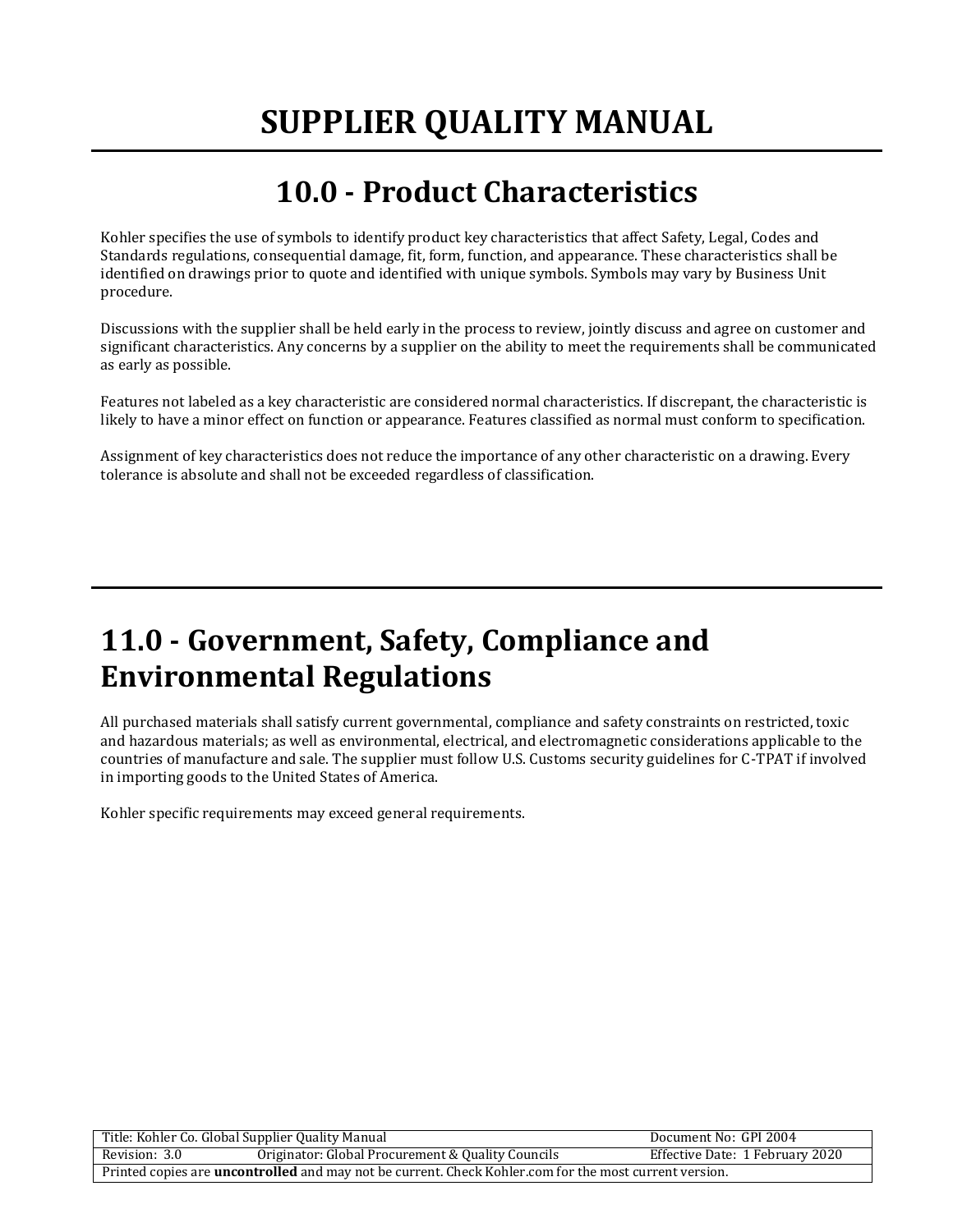## **12.0 – Sub-Tier Supplier Management**

Tier 1 Suppliers of Kohler are fully responsible for the quality of their sub-tier supply base. During product development, Kohler Supplier Quality will verify that all Tier 1 Suppliers have robust sub-tier management plans in place. Expectations are:

- Tier 1 to have *basic knowledge* of the sub tier processes (Tier 1 does not have to be an expert);

- verification that all specifications are understood and being met at all tier levels – ask Kohler for clarification if needed; and

- all sub-tiers must have a quality system in place – PFMEA, Control Plan, process audits, 5S, standard work instructions, part handling, preventive maintenance, PPAP, etc. All sub-tier process approvals are the responsibility of the Tier 1;

Even in situations where use of a sub-tier has been directed or consigned, the Tier 1 supplier has ultimate responsibility to ensure the final product is completely conforming. Any concerns must be escalated to Kohler as soon as possible for resolution.

For critical or complex projects, Kohler reserves the right to request on site verification of sub-tier supplier processes. In these cases, Kohler will work though the Tier 1 Supplier to make arrangements.

As a Tier 1 suppler, think about Kohler's quality expectations of you – do not accept anything less from your subtiers.

| Title: Kohler Co. Global Supplier Quality Manual                                                              |                                                   | Document No: GPI 2004           |
|---------------------------------------------------------------------------------------------------------------|---------------------------------------------------|---------------------------------|
| Revision: 3.0                                                                                                 | Originator: Global Procurement & Quality Councils | Effective Date: 1 February 2020 |
| Printed copies are <b>uncontrolled</b> and may not be current. Check Kohler.com for the most current version. |                                                   |                                 |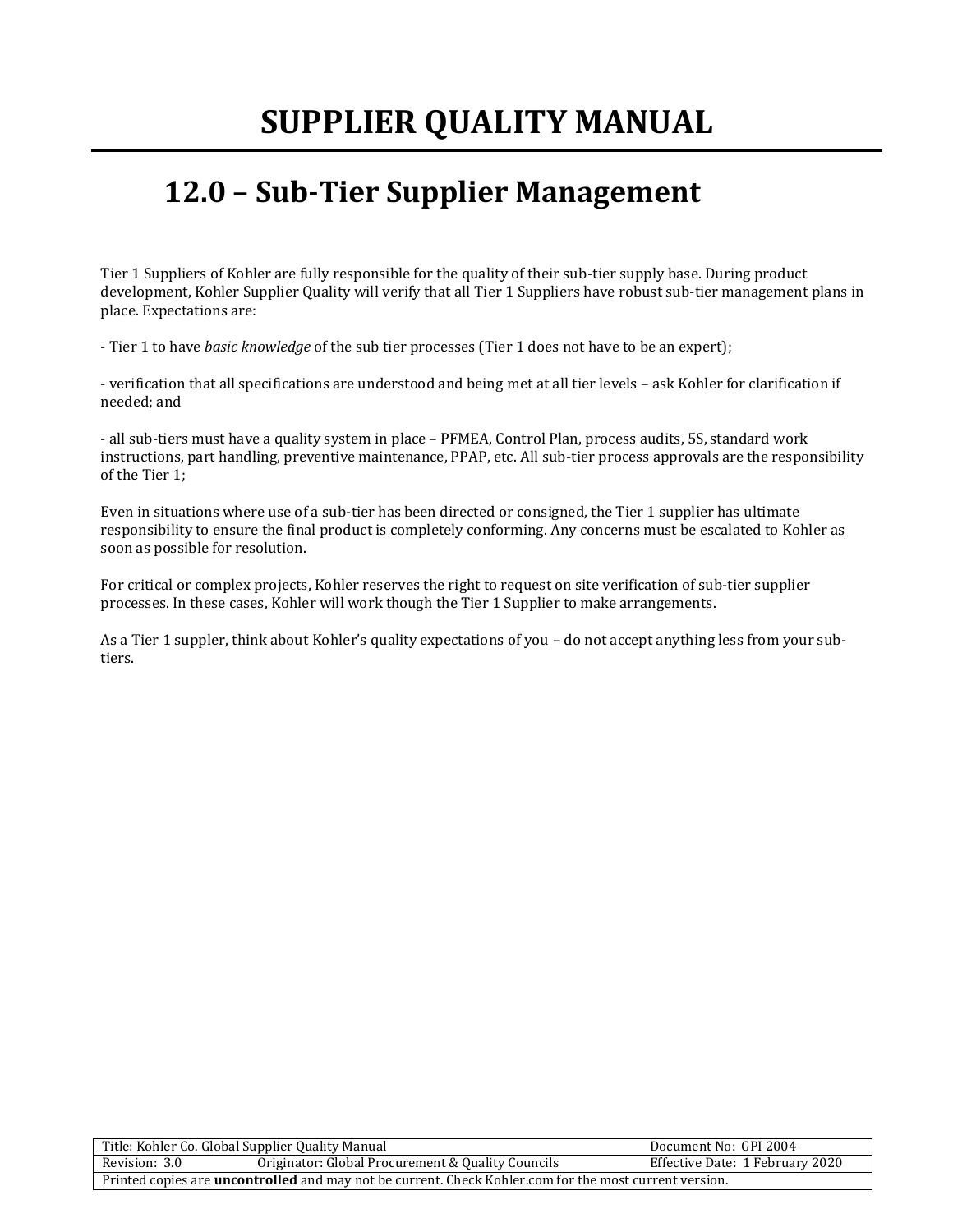## **13.0 - Glossary/Appendix**

## **13.01 Terms**

**Supplier Approval** – Pre-award process to determine capability and compatibility to support Kohler long-term plans and vision.

**Supplier Development** – Proactive program for development and continuous improvement.

- Joint improvement projects
- Identifying tools for continuous improvement
- Supplier training
- Supplier conferences

**Certificate of Analysis (C of A)** – A quality record received from a supplier that indicates the results of specified tests on products performed before shipment. It may also indicate performance of the process used to make the purchased goods or products.

#### **C-TPAT (CUSTOMS TRADE PARTNERSHIP AGAINST TERRORISM) --**

For further information on the areas of focus please visit the C-TPAT website: [http://www.customs.gov/xp/cgov/import/commercial\\_enforcement/ctpat/foreign\\_manuf/security\\_recom](http://www.customs.gov/xp/cgov/import/commercial_enforcement/ctpat/foreign_manuf/security_recom) mendations.xml

#### **EDI – Electronic Data Interchange --**

Electronic transmission of purchase orders and invoices; (not facsimile transmission) The transfer of data between different companies using networks, such as the Internet. As more and more companies get connected to the Internet, EDI is becoming increasingly important as an easy mechanism for companies to buy, sell, and trade information.

#### **LEP (Leading Edge Procurement) --**

Planning techniques used to control assets (inventory) such that processes optimize availability of material inventories at the manufacturing site to only what, when & how much is necessary. LEP processes include consignment, dock-to-shop and demand/pull. The supplier may apply 'Just-in-Time' (JIT) manufacturing where product is "pulled" along to finish rather than conventional mass production "push" system. Application of tools such as Kanban (Japanese: signal) signals a cycle of replenishment for production and materials and maintains an orderly and efficient flow of materials throughout the entire manufacturing process.

#### **Production Part Approval Process (PPAP) --**

When required by the business unit or facility, supplier may be asked to obtain part or component part approval via PPAP submission. The purpose of part approval is to determine if the suppliers understand all Kohler requirements and if supplier processes demonstrate the capability to consistently produce parts that satisfy the requirements. For further information, see AIAG and Group/Business Unit requirements.

**AIAG:** Automotive Industry Action Group [\(http://www.aiag.org/\)](http://www.aiag.org/)

| Title: Kohler Co. Global Supplier Quality Manual                                                              |                                                   | Document No: GPI 2004           |
|---------------------------------------------------------------------------------------------------------------|---------------------------------------------------|---------------------------------|
| Revision: 3.0                                                                                                 | Originator: Global Procurement & Quality Councils | Effective Date: 1 February 2020 |
| Printed copies are <b>uncontrolled</b> and may not be current. Check Kohler.com for the most current version. |                                                   |                                 |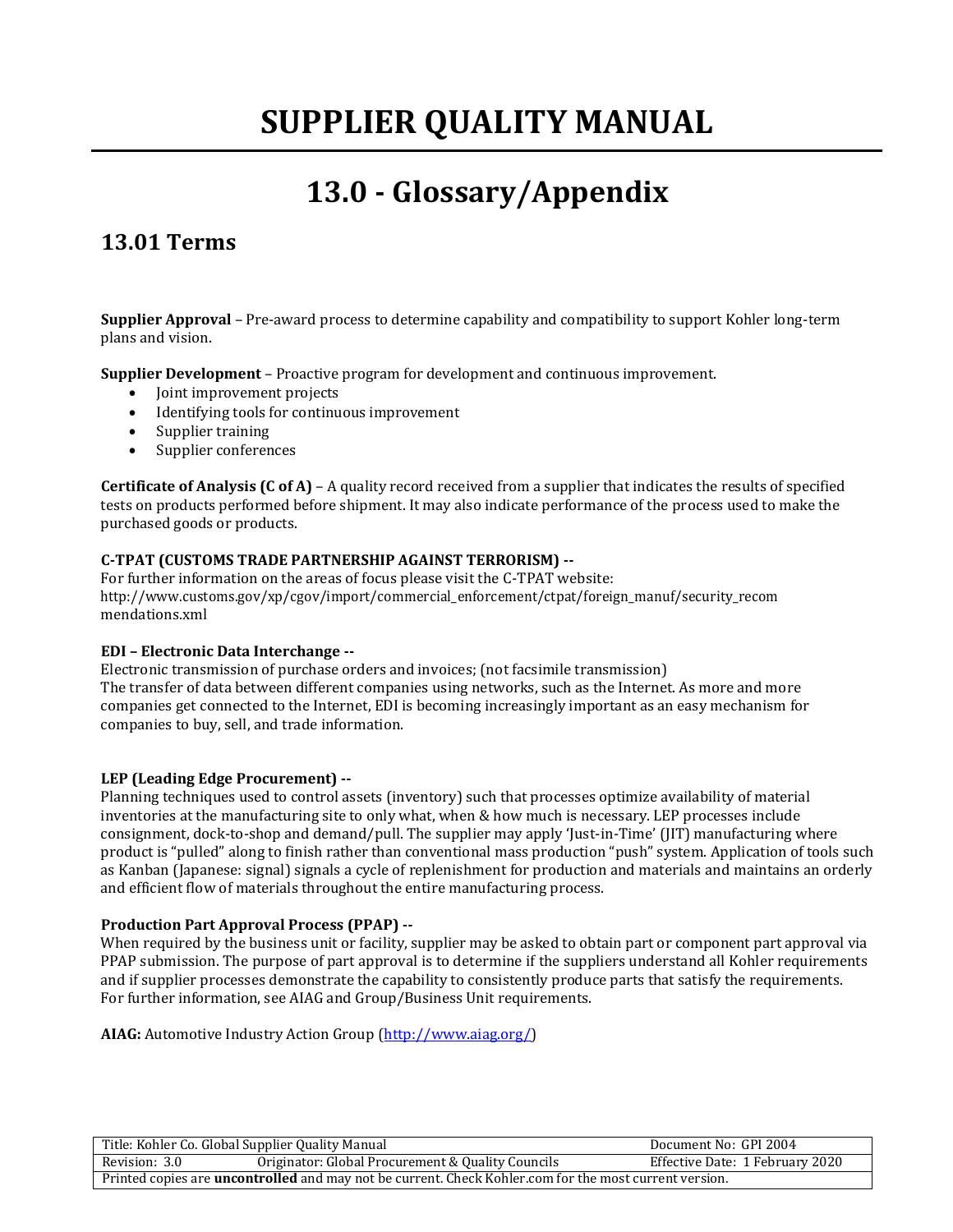**ISPM15:** International standards calling for wood packaging material to be either heat treated or fumigated with methyl bromide and marked with an approved international mark certifying treatment https:/[/www.ippc.int/servlet/CDSServlet?status=ND0xMzM5OSY2PWVuJjMzPSomMzc9a29z](http://www.ippc.int/servlet/CDSServlet?status=ND0xMzM5OSY2PWVuJjMzPSomMzc9a29z)

#### **Regulations for the importation of wood packaging materials to the U.S. --**

The regulations now incorporate international standards calling for wood packaging material to be either heat treated or fumigated with methyl bromide and marked with an approved international mark certifying treatment. For more information please see web site at<http://www.aphis.usda.gov/ppq/swp/import.html>

**Business Unit** – Divisions or legal entities of the Kohler, e.g. Plumbing Americas, Kohler Engines, Ann Sacks, etc.

**Business Group** – Organization of related Business Units, e.g. Kitchen and Bath Group; Global Power Group; Interiors Group; and Hospitality and Real Estate Group

**Defective Material Report (DMR)** – Information only defect notification sent to the supplier to document defective material issues.

**Supplier Corrective Action Request (SCAR)** – Notification of corrective action requirement from supplier. SCAR's usually require an initial reply within 24-hours of issuance.

### **13.02 Quality Records**

- Supplier Corrective Action Request (SCAR)
- Defective Material Report (DMR)
- Supplier Defective Material Report (SDMR)
- Product Key Characteristics Classification Symbols:
	- o Product key characteristics are identified on drawings prior to quote and identified with unique symbols. Symbols may vary by group/sector/local procedure with such terms as customer/major or significant/critical.

| Title: Kohler Co. Global Supplier Quality Manual                                                              |                                                   | Document No: GPI 2004           |
|---------------------------------------------------------------------------------------------------------------|---------------------------------------------------|---------------------------------|
| Revision: 3.0                                                                                                 | Originator: Global Procurement & Quality Councils | Effective Date: 1 February 2020 |
| Printed copies are <b>uncontrolled</b> and may not be current. Check Kohler.com for the most current version. |                                                   |                                 |